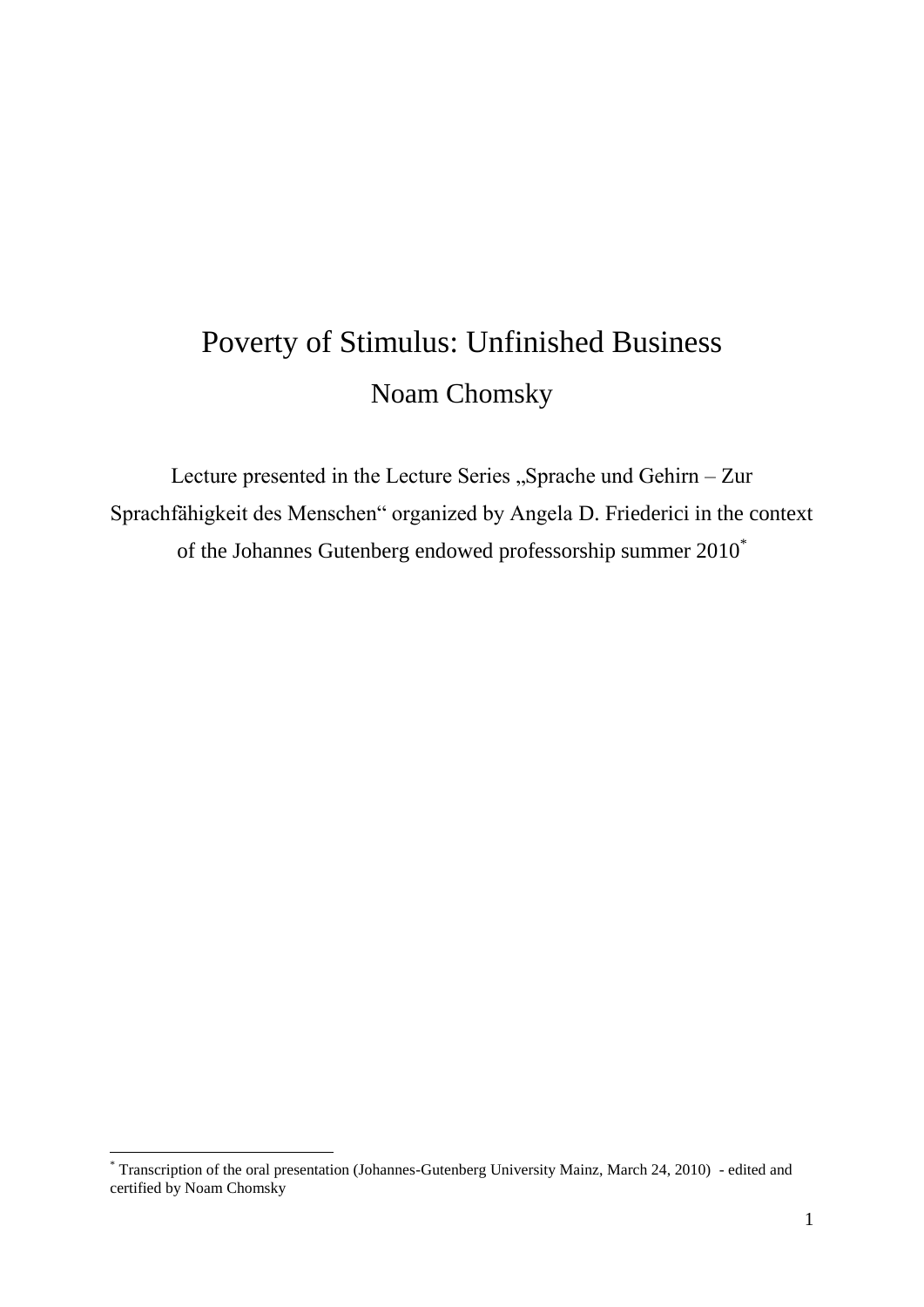## [Chomsky:]

I am going to adopt a point of view, which is basically, that language is a subsystem of the organism, in this case mainly the brain, an "organ" in the sense in which the notion is informally used, rather like the visual or immune systems. It's a point of view that began to take shape in the early 1950s among a very small number of graduate students at Harvard - two or three - who were quite dissatisfied with the reigning doctrines of the day. In psychology, the doctrines were behaviorist and, in fact, radical behaviorist, and in the social sciences, they were what we call behavioral science, meaning you study behavior not what lies behind it. In linguistics, it was structuralism - either American or European which had a kind of a similar cast. It was mostly analysis of data, what's called a corpus, with various techniques. It felt to us - we were a few mavericks there – that that"s a very odd way of looking at human behavior. It"s as if physics was called meter reading science. Something"s wrong with that - it"s true that the data may come from reading meters, but that's not what the science is about. It's trying to find out what"s the reality of the world, what"s the internal hidden structure of things, why do things happen the way they do, and physics itself, modern physics, really began with a willingness to be surprised at things that seem perfectly obvious. So if you go back to *Galileo* and his successors, the early days of modern science, there were a lot of things that were just taken for granted in scholastic neo-Aristotelian science. For example, if there"s an apple on a tree and the branch breaks, the apple falls to the ground. Why? Well that"s its natural place – that's its natural place, where it's trying to go. And that was considered - it"s the common sense answer -- but *Galileo* and other scientists decided to be puzzled about that. So why does it fall to the ground instead of falling up? It was not easy in those days to convince the equivalent of the National Science Foundation, the aristocrats, that there was some point in studying these things. Why should they get support for studying, say, what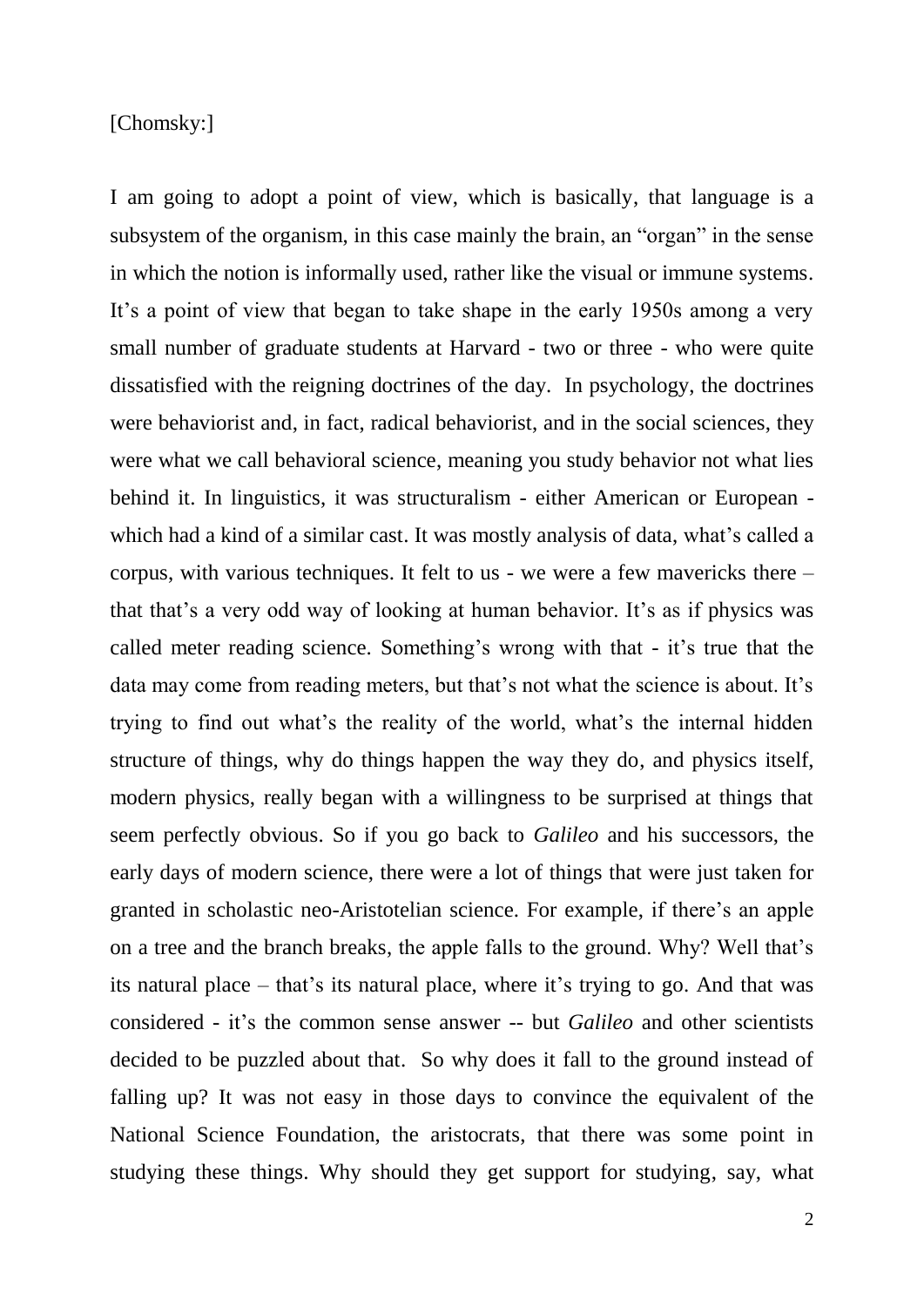happens when a ball rolls down and a frictionless plane - which doesn't exist? What's the point of studying that, when you could be studying things are happening in the world. You know, flowers growing, leaves fluttering or all sorts of interesting things that we observe. *Galileo* presented what were called experiments, but many of them were just invented thought experiments. It's now known that he didn"t - in fact couldn"t - have carried many of them out. And in fact, the famous experiments almost certainly were never even tried, like the dropping two balls off the tower of Pisa to show that different masses would fall at the same rate - it"s unlikely that he carried it out. If he had carried it out, it probably wouldn"t have worked. There"s too much complexity in the world. If you actually look at his notebooks, what he did was to give a purely conceptual analysis. He said, suppose you had two balls of the same size and mass and you dropped them. Well, obviously they"re going to fall at the same rate. And suppose you bring them a little closer together. Well, that's not going to change anything, so they"ll still fall at the same rate. Suppose you bring them so close together that they"re touching in one point. Ok, well, that shouldn"t change anything, but now you have one ball of twice the mass, so it follows that mass isn"t going to affect rate of fall. And much of the experimental work was like that.

It was hard to convince people that they ought to be puzzled about things that looked simple and obvious. And some of the things that seemed simple and obvious *Galileo* could never really explain. So for example, if the earth is rotating, why don't objects fly off into space? It's not easy to understand that. Later, much later, an explanation came forth. But in fact just about everything you look at that"s happening in the world is puzzling. If you"re willing to be puzzled by simple things, then that"s the way science starts.

Well, it's the same in studying what we now call the Cognitive Sciences, human mental faculties. And so, for example, when *Descartes,* which really opens the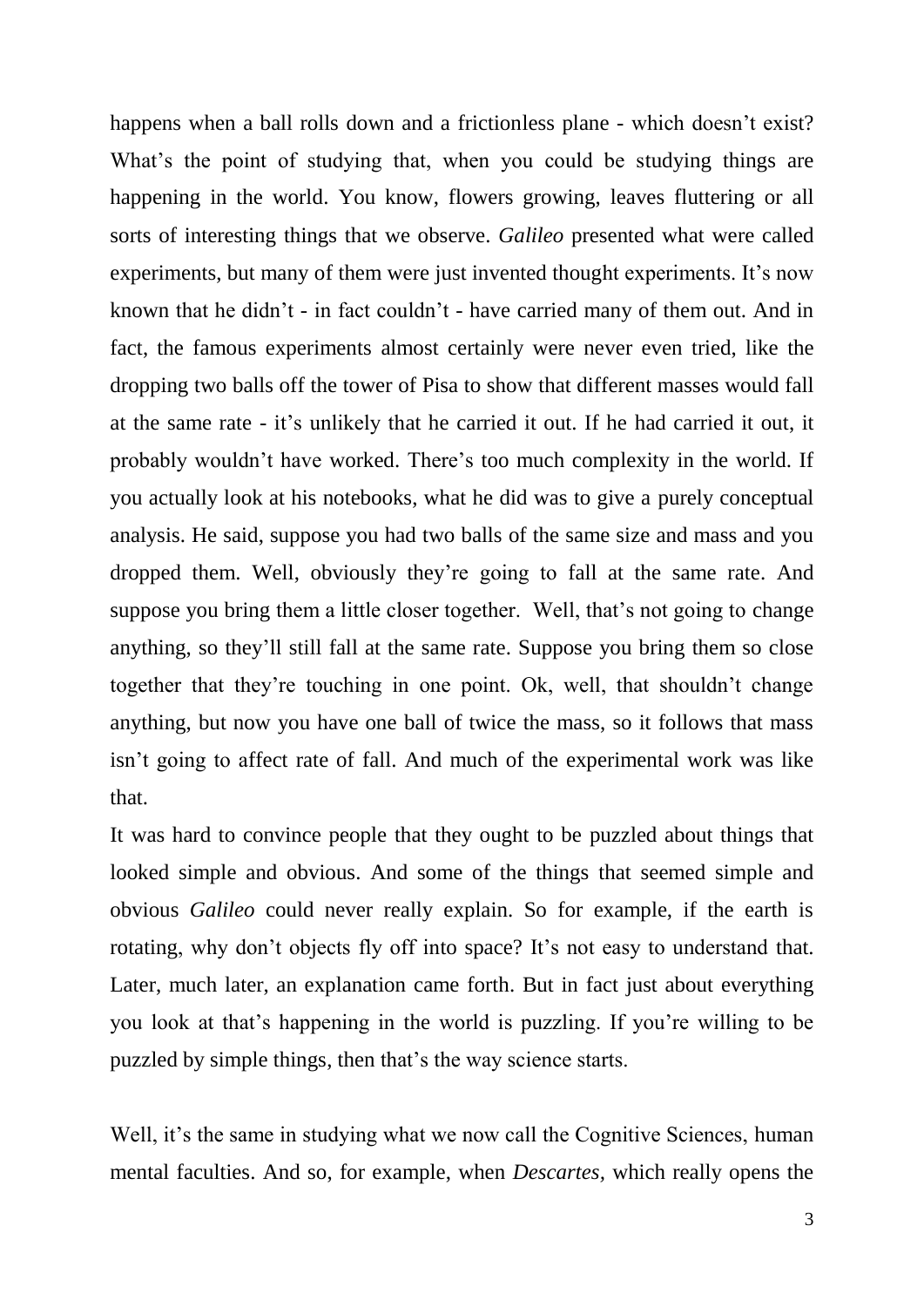modern period of Cognitive Science, shortly after Galileo, and part of the same intellectual movement, asked - he imagined - an experiment, which, I don"t know if anyone's ever tried out, but it would almost certainly come out the way he suggested. He said, suppose that you take an infant who"s never had any experience with geometrical figures and you present the infant with a triangle, so – *[crowd laughing]* use your imagination, suppose - it's all imaginary anyway - so like the balls on tower of Pisa, so, *it's ok don't worry*, suppose I were to draw a triangle on the blackboard. Well if you look at it carefully, it certainly wouldn"t be a triangle. The lines would be bent and they wouldn"t come together in the right place and so on, but *Descartes* simply says, if you present an infant with a triangle, the infant will see it as a distorted triangle not as a perfect example of what it is. What it is, is some complex and indescribable geometrical figure but the child sees it as a distorted triangle. So *Descartes* was giving an answer to a certain question - which is puzzling - why does the infant, who's never had any experience with geometrical figures, see it as a triangle? He was answering what you might call the *what* question about the visual system. It's a question of what it is. Here's the way it works. The way it works is that the system sees things as geometrical figures, maybe distorted geometrical figures. And then he asked another question. Why is that the case? And he gave an answer, which probably isn"t the right one, but made some sense. He said, well, the child has an innate, we would say genetically determined, structure in the mind, that determines the way the visual system works and it essentially incorporates the principles of Euclidean geometry. So, that's the only way to interpret things, as distorted Euclidean figures.

So that's an answer to the question *why* it's that way. And then you might go on, now being kind of anachronistic, and ask a question how that evolved? And there you get into quite interesting questions. Surely it didn"t evolve through natural selection. It evolved because of some way physical laws operate in the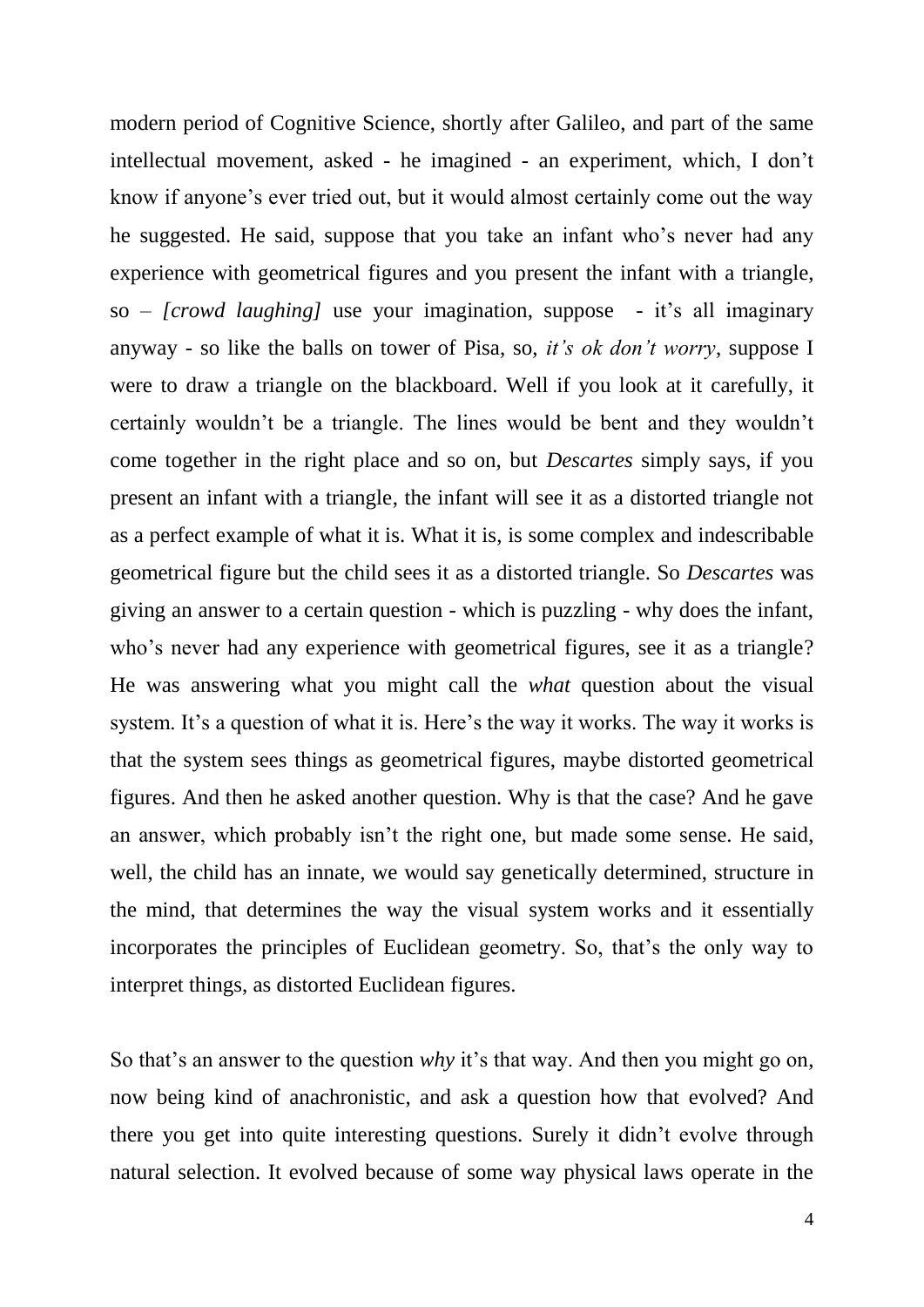development of complex systems, like the visual system. At this point, you"re reaching the questions that are right at the fringe of contemporary evolutionary theory. How do physical laws enter into determining the channels through which evolution can take place and the nature of the system?

The same attitude of being puzzled by obvious things and trying to answer questions about *what* the system is, *how* it develops in the individual, *why* it works this way and not some other way, now, those are very live questions on very simple issues, like this one for example. Well, that was the point of view that. it seemed to us, one ought to take toward language. It became known later as the *biolinguistic* framework, but doesn't need a fancy term. It just says, let's look at language in the way any scientist would look at any biological system. Language is some biological property of human beings. As far as we know, a species property, meaning identical across the species apart from very marginal fringes which we call pathology. But essentially identical across the species and unique to the species. We don't know of anything comparable in any other species. So it's somehow a defining characteristic of humans and we should study it like the way we study the visual system and any other system.

That means asking questions about what it is, how it develops in the child and why it evolved that way and not some other way. And where do genetically determined elements enter into it, as distinct from others. Well, that yields what's called the problem of poverty of stimulus. The poverty of stimulus just means that there is a gap, a huge gap in fact, between the data available to the child, and any other organism, and the competence that comes out, what"s known at the end. So in Descartes' case, for the specific question he posed the gap is a hundred percent. He imagined an infant who has never seen a geometrical figure, so no data. And what comes out, according to his reasoning, is a distorted triangle, not the actual figure that"s there. And the answer to why it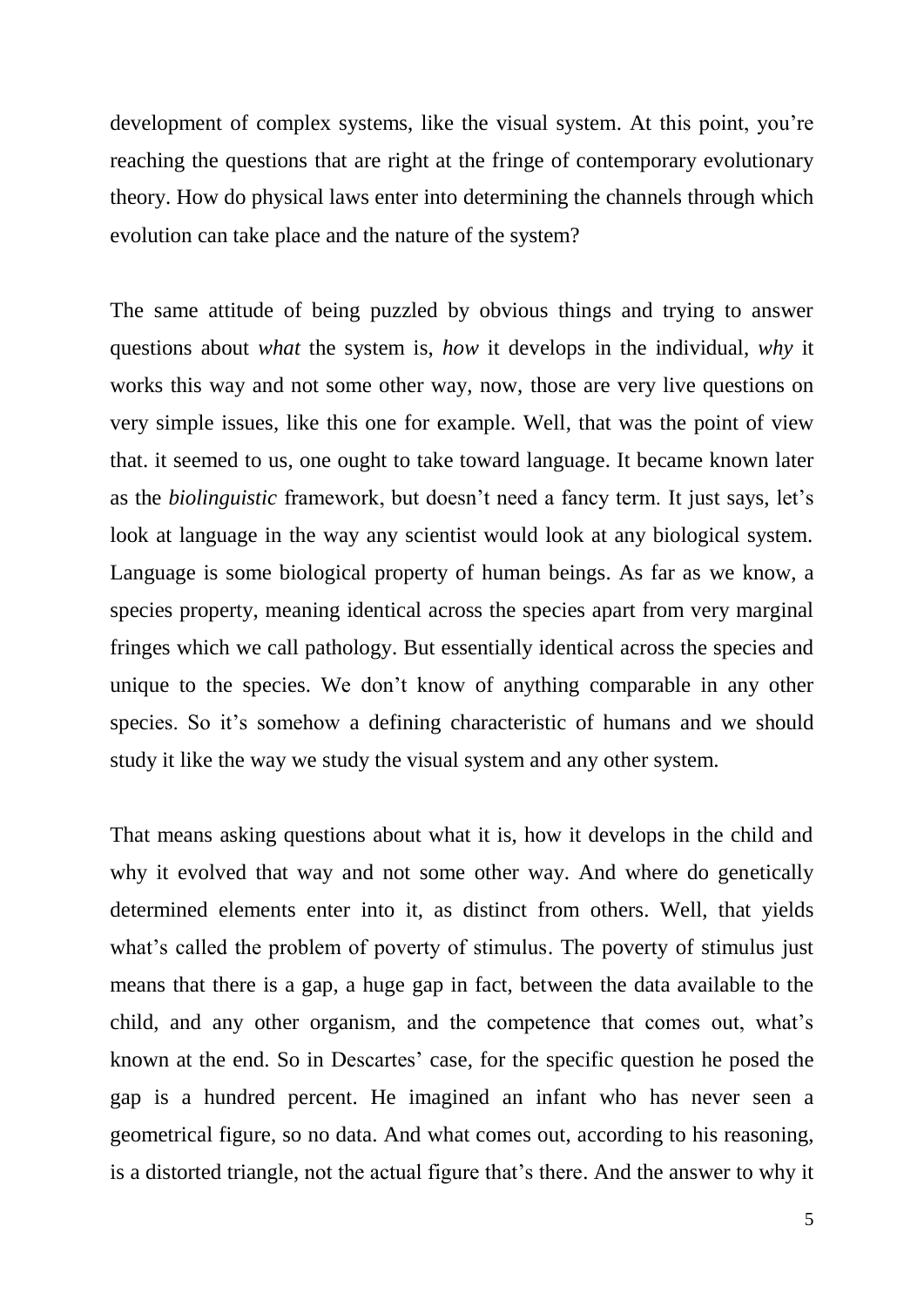works that way would be that there is a genetic element that incorporates Euclidean geometry. In modern terms, we might want to, say, speculate now, because no one really knows to the extent that that"s true or whatever the right answer is, probably not that, it's because that's the way the laws of physics work. There is no other way for a visual system to develop. Those are possible answers, maybe wrong, but those are the kinds of questions that have to be asked and the kinds of answers that have to be given.

And the same is true about every aspect of human language that you look at. Poverty of stimulus problems are ubiquitous. Every aspect of growth and development poses huge poverty of stimulus problems. Now the term isn"t used in biology and the reason is it's taken to be so obvious that there is no need for a term, so it's obvious that there is a poverty of stimulus problem when humans develop arms instead of wings or a mammalian visual system but not an insect visual system. There is a stimulus. There"s external data like nutrition but there"s – no one even bothers to argue about it - there is no way for nutrition to determine that you have a mammalian visual system so that"s got to be accounted for by something internal, some genetic property. And then you go on to try to find out what it is and ask why it's that way and not some other way. In the case of language, there is a term, poverty of stimulus, and it"s considered highly controversial, but just about everything about language is considered highly controversial, even if it is perfectly obvious, a total truism. It's just a fact about the irrationality with which humans approach their own capacities. It holds across the board. Everything about ourselves seems obvious, you know, after all we do it, what else could happen? It"s like the apple falling from the tree. And since everything seems obvious, how can there be a problem? So, when anything is suggested as a puzzle or a problem, that's considered trivial.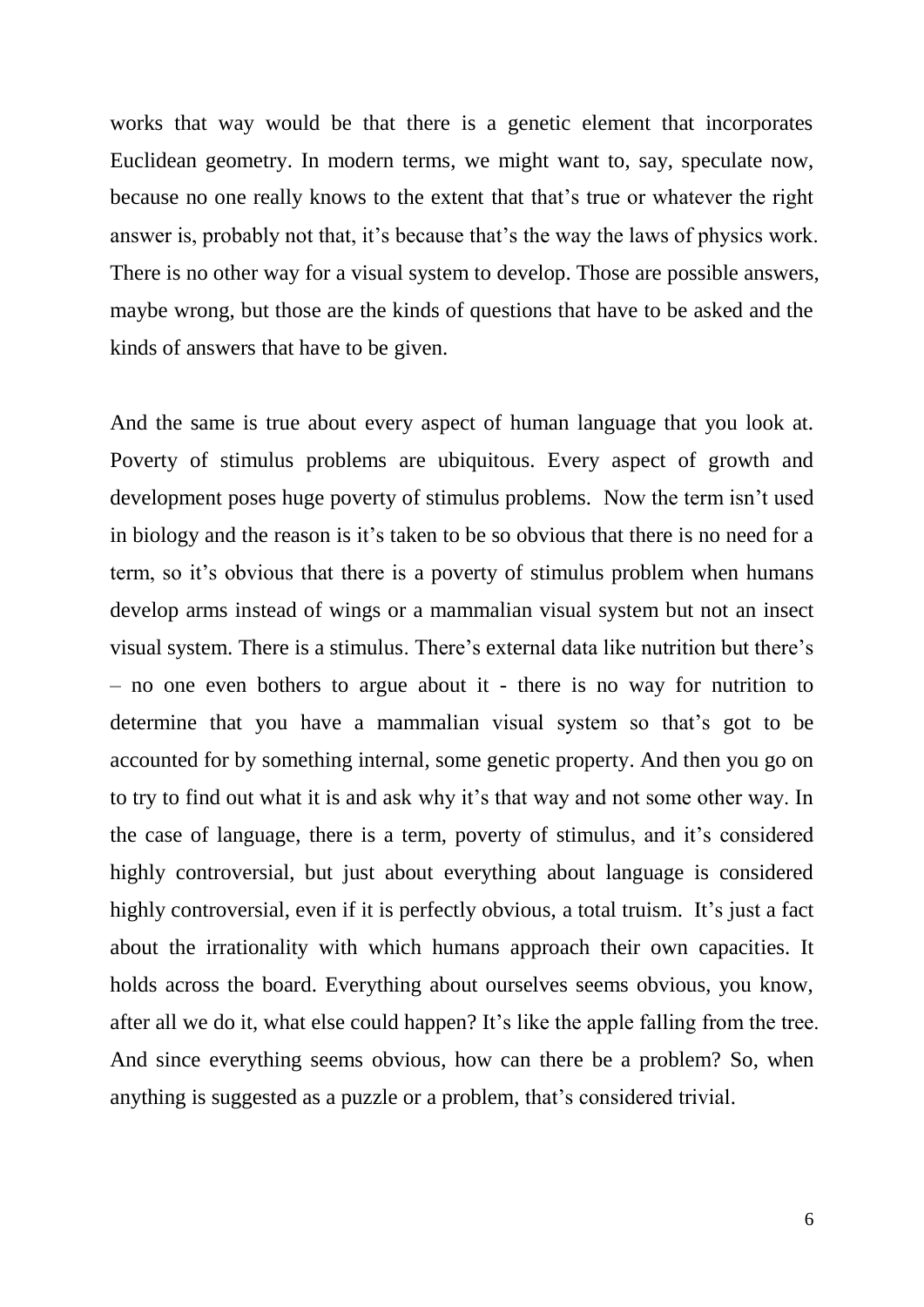By the time, back in the 1950s, when this work was taking off, the standard view in linguistics and psychology and engineering and related fields was that it *is* trivial. That is, there are simple ways of answering all these questions. Through radical behaviorist concepts in the study of behavior generally; for language, structuralist procedures, which automatically give you the results when you apply them to data. Information theory was then becoming a prevalent idea - in particular, not so much *Shannon's* actual work as Warren Weaver"s supplement to *Shannon's* famous paper, which everyone read, which made it seem as if great discoveries were in the offing as soon as we applied these concepts. Computers were just coming along. There was tremendous euphoria about how, any day now, computers were just going to do everything. You just feed data into them, do some statistical analysis and out comes everything you"d want to know. There was like a six months' gap - we used to make fun of it - in six months, we will do x, y, and z, and the computer will be the same as the brain. So there was a kind of sense of euphoria, which added to the general sense among people that there can't be anything mysterious about what we're doing, there can"t be any far-reaching puzzles.

But, when you look, it turns out everything is a puzzle. Many examples were shown, were exhibited, and many of them are still puzzles after many years of work, just as for example, the problem that troubled *Galileo* as to why things don"t fall off the earth remained a puzzle for a long time. These puzzles are what I mean by unfinished business, aspects of some of the earliest most trivial examples, which are highly problematic, although the problem hasn"t been recognized.

It's hard to notice puzzling aspects of things which are familiar and intuitively obvious, but it"s worth bearing in mind that that"s the way serious enquiry proceeds. It begins by being willing to be puzzled about things that sort of seem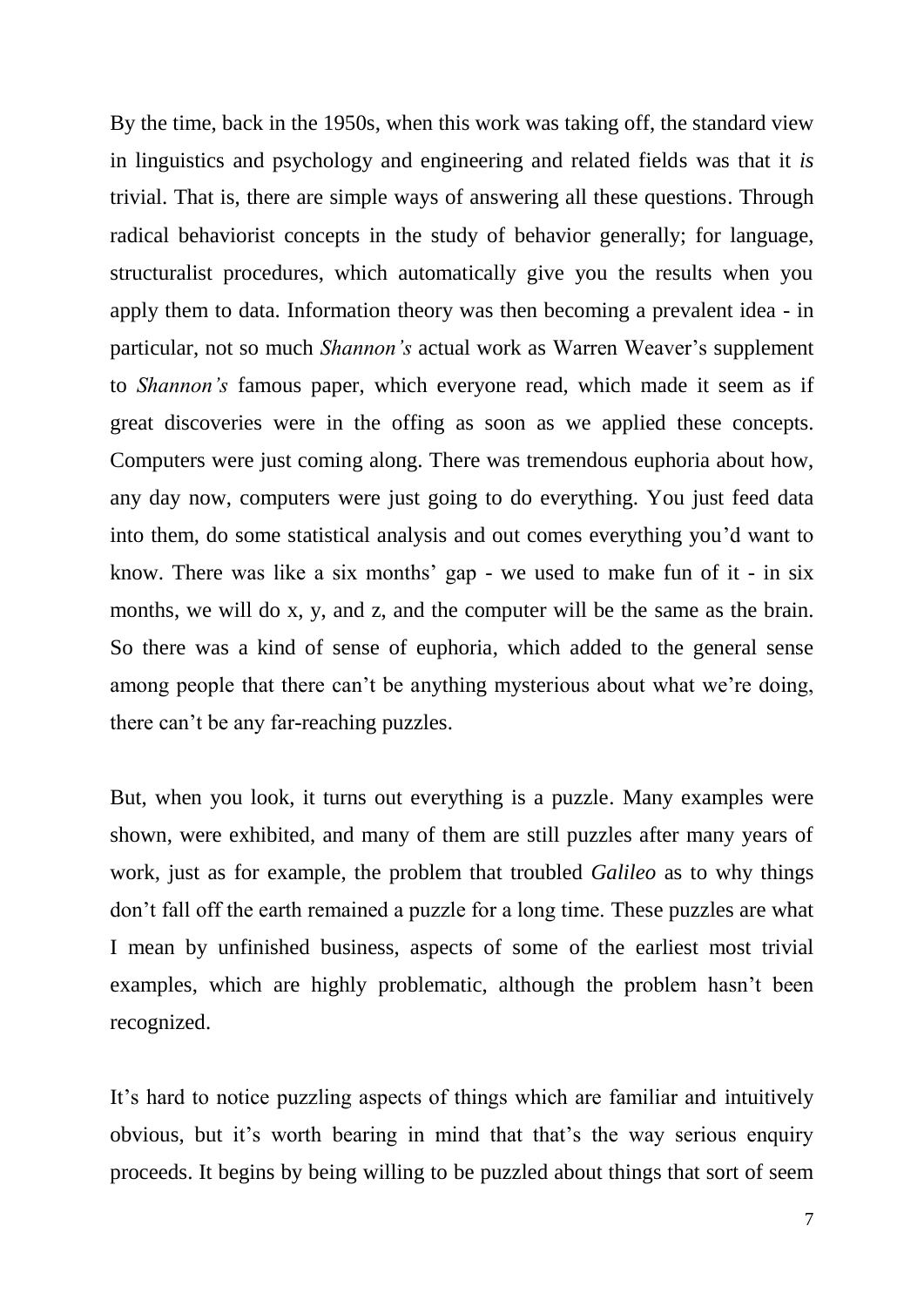natural and to ask well, why is it that way and not some other way, as in *Descartes'* case, or in *Galileo's* cases or contemporary ones.

Just to illustrate, I"ll take one example that was presented back in the 1950s and has become a sort of a classic case, because it's so trivial. It seems that we ought to understand it perfectly well, and in fact nobody had ever noticed that it was a puzzle before and many still don"t consider it a puzzle, but I think it is. So take a very short sentence, take the sentence *[Chomsky is writing on the blackboard]* "*Can eagles that fly swim?*" Ok, simple sentence. Everyone understands it. Any young child understands it. There is a question about it. We know that we associate the word "*can*" with "*swim*" not with "*fly*". We"re asking "*Can they swim?*" we're not asking "*Can they fly?*". Well why is that? A natural answer ought to be that you associate *`can'* with '*fly*'. After all, '*fly*' is the word that's closest to "*can*" so why don"t you just take the closest word and interpret it that way? Well, you obviously don't. You interpret it with 'swim'. So to illustrate, just as a notation for now but it turns out that is not just a notation, there could be a - I"ll put a star meaning it doesn"t happen [*writing something on the blackboard*]. You could interpret it in this position as a verbal element, a verbal auxiliary, now related to 'fly'. But you don't. You interpret it in this position as a verbal element related to "*swim*". Well, that property is universal. It holds up in every language. Languages may do it differently but they"re going to have the same property. It holds in every construction anyone knows and it's just a universal property of language. Well, this particular example has taken on a life of its own. For one thing, it"s a poverty of stimulus problem, like *Descartes'* triangle. There's been a huge effort to show that it's not a problem, that if you just do a complex statistical analysis of complex data, you'll find that that's what the child will determine from the data. The approaches are odd in several respects. First, every one is not only a failure but a colossal failure. I'm not going to talk about that. I actually have a recent paper about it with a computer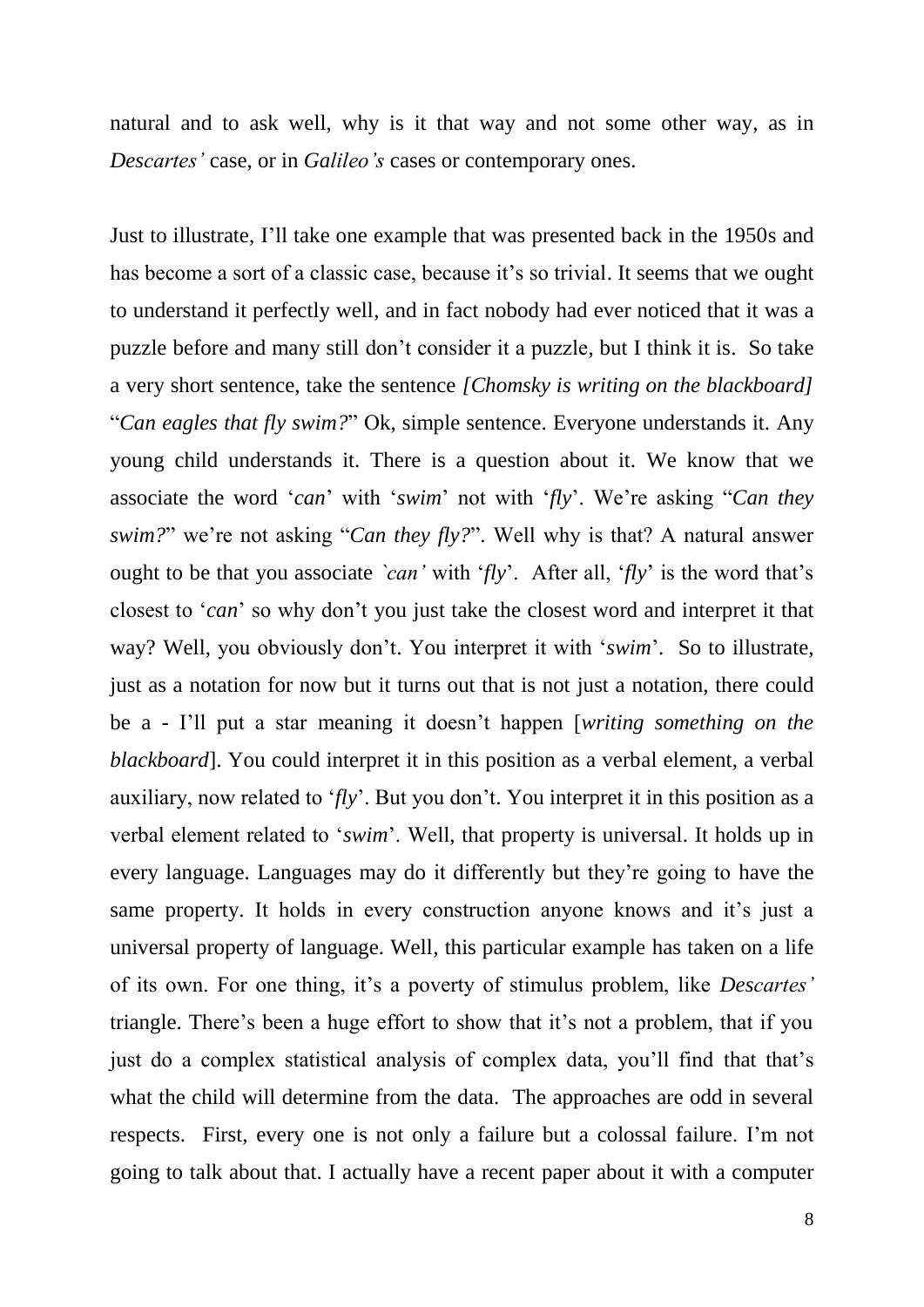scientist at MIT, Bob Berwick, where we run through a lot of the current proposals but it"s easy to show that they"re all just wildly wrong. But they keep coming. Almost every issue of the main cognitive science journals has another proposal of this sort, so that"s one odd fact. There are many efforts to show that there is nothing puzzling about it, they"re all colossal failures.

The second odd thing about it is that there's a trivial answer. The trivial answer is that the relationships between positions are what are called structure dependent, not linear. Ok, so that if you give a structural description of this, pretty much like traditional grammar, a word "*can*" sticks out over here, and then there is a sentence *[Chomsky is writing on the blackboard]* and then there is a nominal phrase "*eagles that fly*" and then there is a verbal phrase "*swim*", and the "*swim*" if you actually look at it, is a little more complex. It has an inflectional element which is usually called *T*, to stand for tense, and then a verb phrase element. So if you had the "*can*" and just a declarative sentence, it would be "*Eagles that fly can [Chomsky shows and writes on the black board*] *-* that would be here – "*swim*" would be here, so that"s sort of straight out of elementary school grammar. In contemporary generative grammar and related areas it is called phrase structure grammar. But it basically draws from tradition. Now if you look at that characterization, then there"s a simple reason why you should get this association *[Chomsky showing something on the blackboard].* These two positions, where the word '*can*' could appear, happen to be very closely related structurally, in fact, the closest related structurally, the relation between '*can*' and what I wrote as "V star" is a much longer relationship because it's embedded inside the phrase. And if language uses structural closeness rather than linear closeness, then this would be the answer.

Well, this is kind of parallel to the Descartes' argument. First question is what happens? What happens in this case is, you interpret the auxiliary as being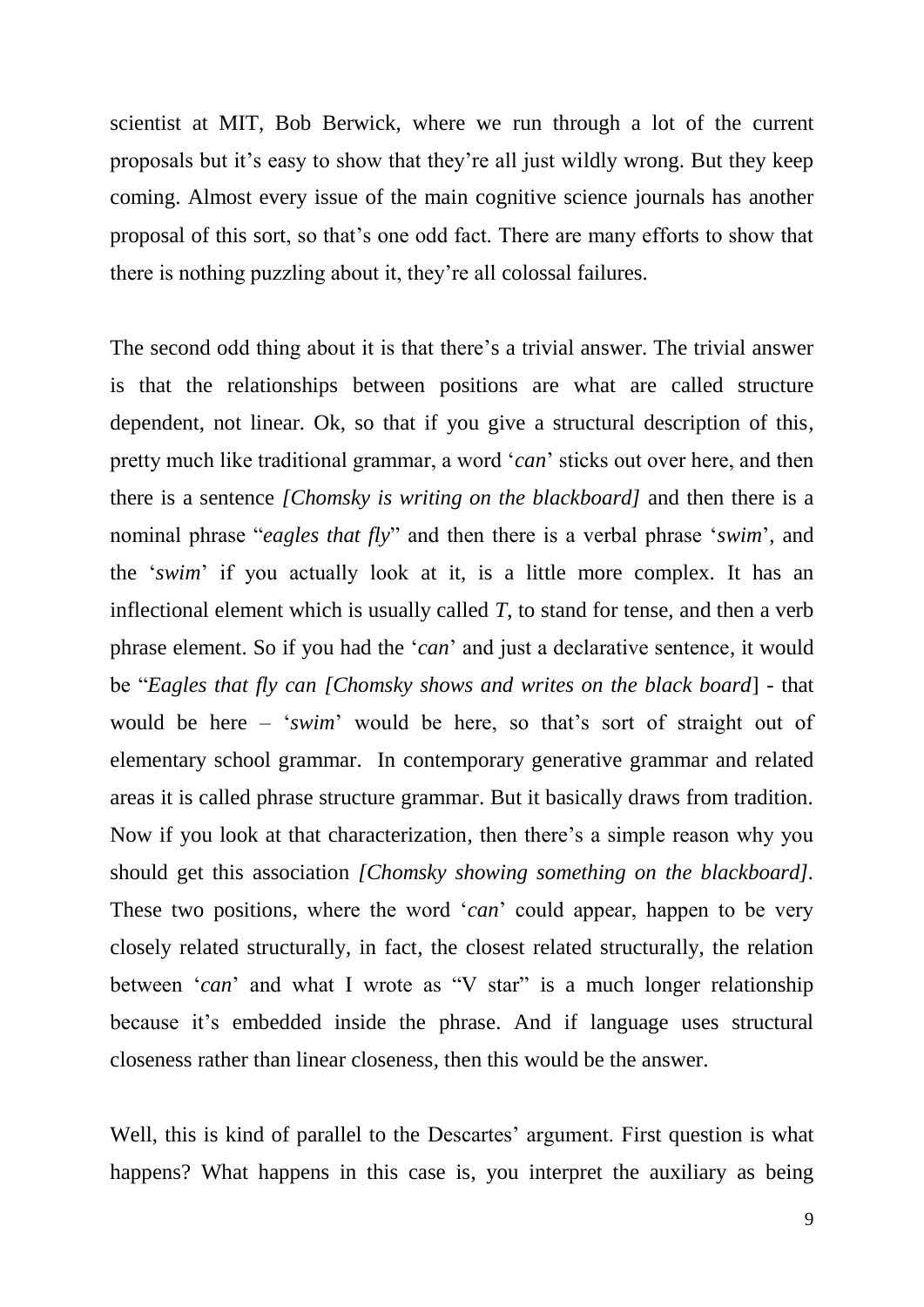connected with position of the main verb not with the embedded verb, that's what happens. How does it happen? Well the child uses principles which were assumed to be genetically determined, which require structural closeness rather than linear closeness, so that"s like the child having Euclidian geometry as what we would call a genetic property. But then comes the *why* question, why does it work this way? Well, that's not so obvious. One aspect of why it works this way *has* been discussed. But there's another aspect of why it works this way which hasn't even been noticed. It's another one of those cases where things which seemed too simple don"t elicit the puzzlement that they should. The first question has to do why you use structural distance not linear distance? Well, a possible answer to that would be that for principled reasons which we"d have to figure out, languages just don"t have counters. They don"t use linear properties at all. Then that raises another *why* question if it"s true: *why*? Well the answer could be, and probably is, that the semantic system of language doesn"t have order, doesn"t have order at all. In the system of thought that you use, there is just hierarchy and structure but no order, no temporal order. That's pretty natural if it"s true. It"s hard to show that it"s true. But if it"s true, it would mean that linear order derives from the fact that order is a property of the sensory motor system. One elementary truism about language, which like a lot of truisms turns out not to be quite true, is Aristotle"s description of language as sound [*is writing something on the board* with meaning. There's something right about that. So language has sounds and has thoughts associated with it. I"ll raise a question whether it's true later but at least it seems to be true. It's always been assumed to be true. Now the sound side of language involves the sensory motor system, and the structure of our sensory motor system is such that we can"t speak in parallel. We just speak linearly. Actually, there is a kind of dolphin, which I've always envied - dolphins blow air out of their nasal passages - there is one species that blows them out of both sides at the same time and it"s used for its communication system, so essentially it can speak out of both sides of its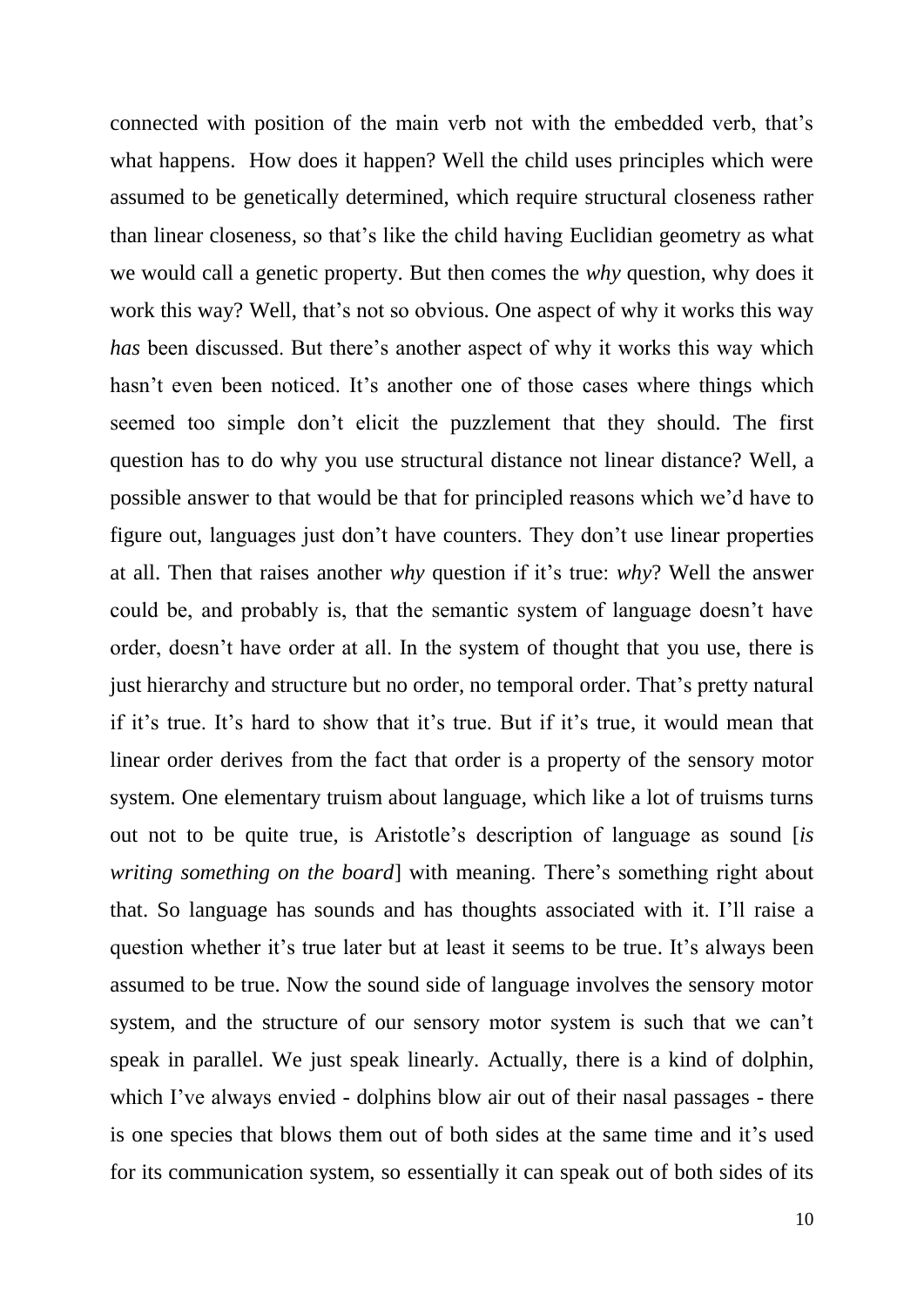mouth, more or less. And it can speak in parallel, so ok, that wouldn't have to have the kind of linear order that we have. We're not that well constructed.

Sign language, which is just like spoken language, it's now well-understood, does have something similar. There are parallel actions taking place in sign language. So if you raise your eyebrows, let's say, you can raise it over a whole clause and that tells you that the clause is a question, not a declarative and so on. So that does have more options. But spoken language is linear, so it's pretty natural to assume that the linear aspect of language is just kind of a reflex of some other system. The fact that it's coming out spoken language, using the sensory motor system, doesn't allow anything else. Well if that's true, you wouldn"t find it in the system of thought and you wouldn"t find it in the system of principles that determine the structures that enter into thought, like this one. That's very hard to show - it's natural - but very hard to show. There is a lot of empirical evidence against it. And what the task of the scientist would be at this point is to show that the empirical evidence is misinterpreted. Since this ought to be true, let"s assume that it is true, and then try to see why the apparent counter evidence is wrong. That"s the way almost all of science proceeds. Almost anything you do at first comes out wrong and what you try to show is that where it appears to be coming out wrong, you did the experiment incorrectly, you're looking at the wrong data, something's wrong. That's the way rational enquiry proceeds and it's how it ought to proceed here.

Well, that's one part of puzzle that still has to be answered and it hasn't been. There are current papers, technical papers, that seem to show that linearity is involved in the construction of expressions, though not apparently in the thought system. That's initially implausible, because there's no reason why it should be in the construction of expressions if the thought system doesn"t need it, merely because the sensory motor system is requiring it. So there is motivation to try to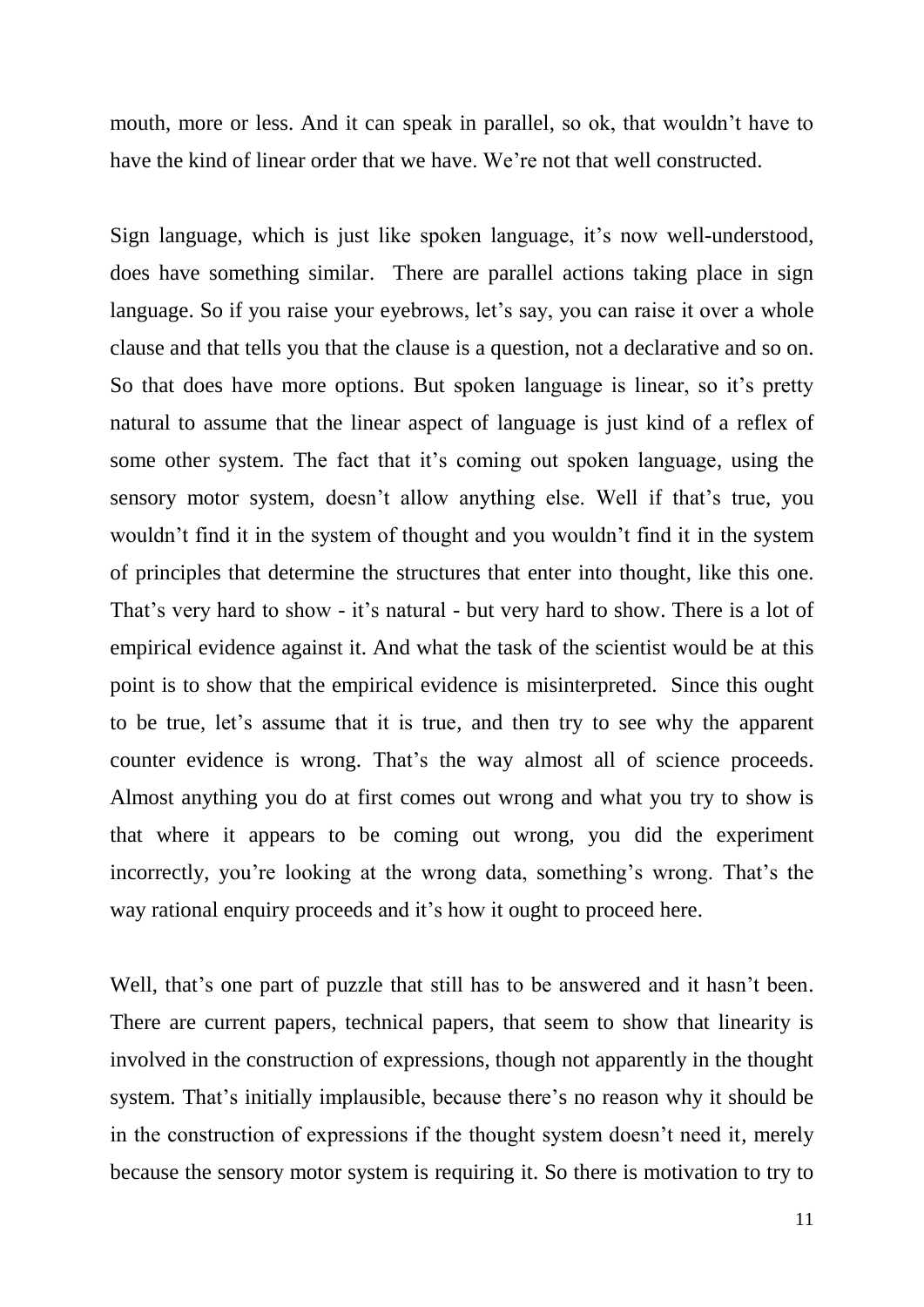show it's wrong. Task for the future. However, there is another puzzle here which has not been noticed yet, until recently, and that is that there is something arbitrary about that structure. That structure tells us that the most prominent element is "*can*", what I called *T* and that"s what you get out of traditional grammar and that"s what modern phrase structure grammar assumes, and that what's contemporary papers assume, but there is a stipulation there. Why, for example, doesn"t it look like this? [*Writing on board*] Then the head of the noun phrase, let us say a determiner *D*, is the structurally closest element to the presentence position. With that structure, the yes-or-no question asking whether *many eagles that fly swim* would be *eagles many that fly swim*. One might argue that that should be expected, given well known similarities between clausal and noun phrase structure, but it is obviously wrong. The structurally most prominent element is  $T$ , not  $D$  – and if it happens to be empty, the semantically vacuous element *do* is inserted and the corresponding question is *do eagles that fly swim*. But that raises a puzzle. Why don't we do it the other way?

In technical terminology, the noun phrase is called a specifier of *T*. But the question is why don"t we call the TP the specifier of *D*? It could be either way, so why do we it one way and not the other way? Well, that"s the way that makes sense but that can't be the answer. That's like saying an apple falls to the ground because it makes sense for it to do so. So there"s got to be some answer to this. And it turns out that it is not a trivial problem and when you look at it you get in all sorts of difficulties.

I"ll get back to it and talk about what the difficulties are and the consequences. But first, let's look at the whole problem a little bit more systematically. So let's take a look at Aristotle again. Language is sound with meaning. It's a good starting point.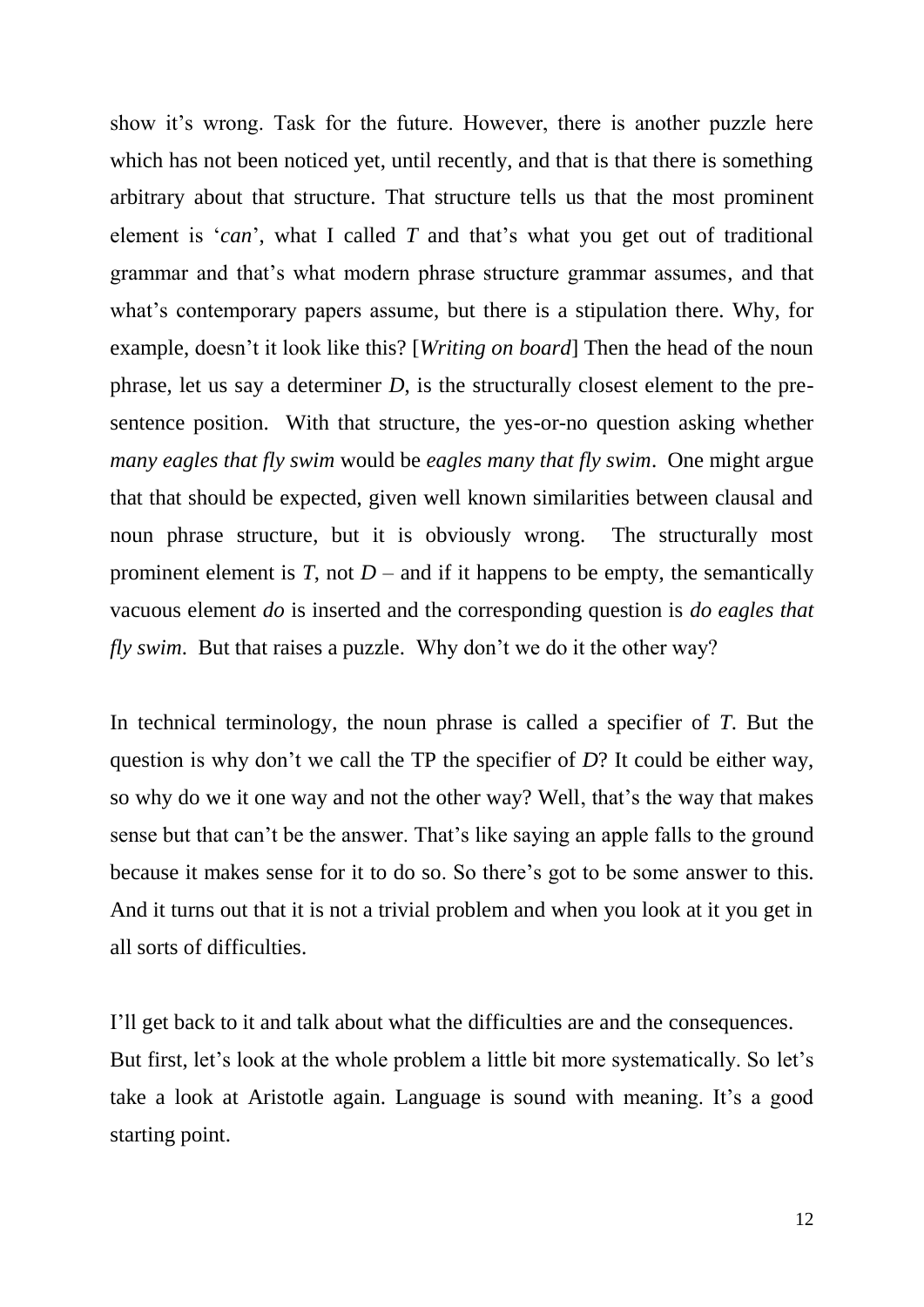In fact practically the entire history of the study of language for the last 2500 years has been the study of sound in a broad sense: phonetics, phonology, inflection, morphology, linear order, and so on, all having to do with the way things come out the mouth. There is a little bit of study of meaning but I think it"s mostly off track. It"s almost entirely based on the fundamental assumption that there is a relation between words and extra-mental objects. So that if I refer to a person, there is a relation between my name of that person, an internal symbol, and a physical object that a physicist could identify. But it just takes a moment of reflection to show that that's not true. That's not the way words work. That's not the way meanings work. And furthermore every infant knows it. So a standard infant's fairytale is that the prince is turned into a frog by the evil witch and every single physical property of the prince is that of a frog until the beautiful princess shows up and kisses the frog and all of a sudden the prince comes back. But what the child knows is it was the prince all along. It wasn"t a frog, it just had all the physical properties of a frog. It was the prince all along and that"s why when the princess kisses the frog, it becomes a prince not a horse or something. That"s something that"s so elementary that every infant understands it. But if you think what that means – that means that we pick out persons by a property that has no physical characterization, namely psychic continuity. We pick out persons by attributing to them psychic continuity, and we do the same with animals. It's easy to show parallel situations and children understand it instantly. For example, there is a children"s story that my grandchildren like. It's about donkeys. There is a baby donkey who's turned into a rock. And it's a rock by every property you can imagine. It spends the whole story trying to convince its parents that it's their baby donkey. But they don't understand and finally - children stories have happy endings  $-$  that's an innate property – and so somehow it turns back into the baby donkey and everybody is happy. But the child who is hearing the story understands that that rock is a donkey. It's not a rock. Even though every physical characteristic is that of a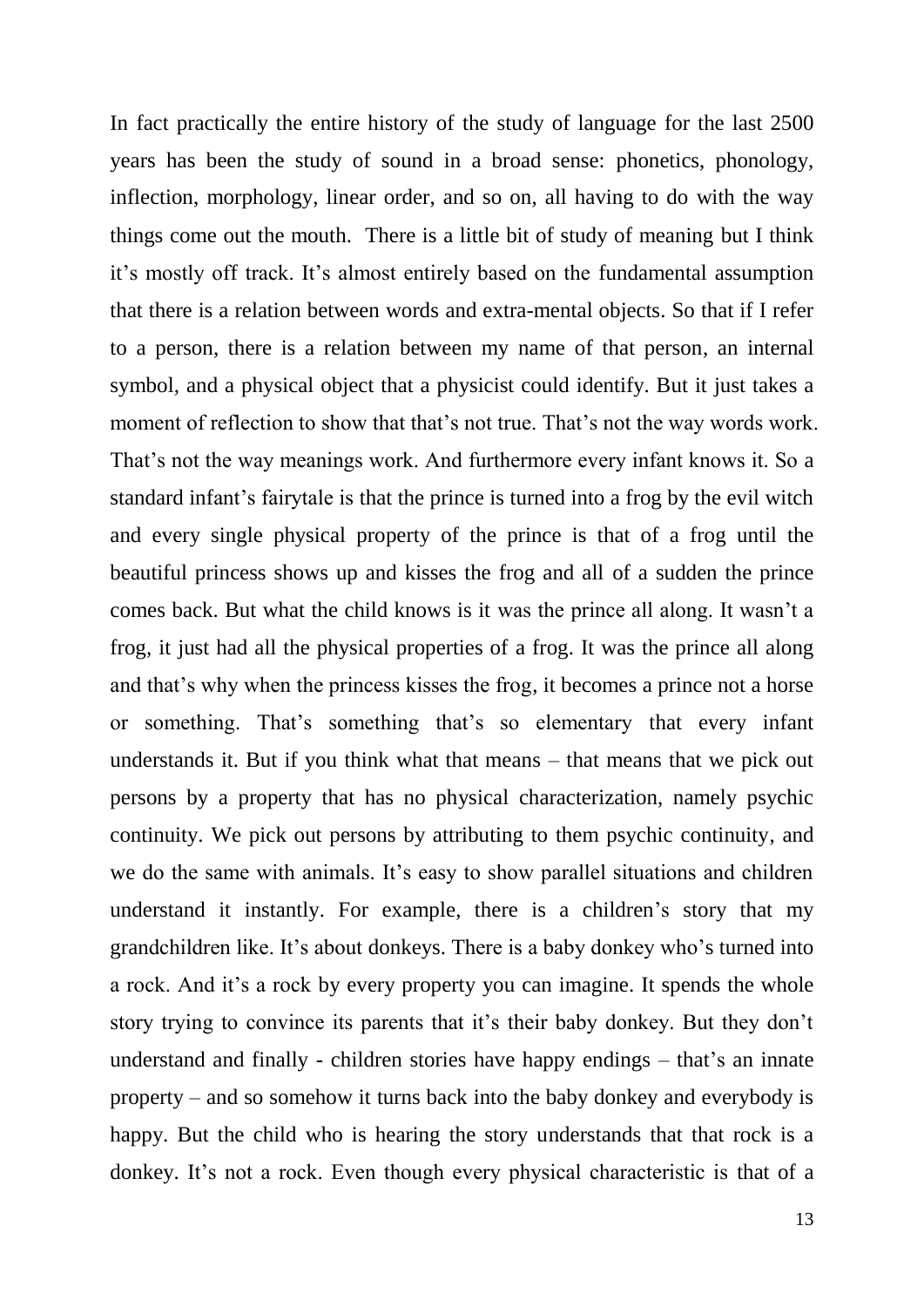rock. And in fact every word of language that you look at is that way. You may think that when you use the words Rhine River, you are talking about a physically identifiable object but it"s quite easy to show that you"re not. The properties that determine that it's a river not a highway are extremely subtle and are not physically identifiable, and so on with just about every word you think of.

So the whole study of meaning is based a serious fallacy and the facts pose enormous poverty of stimulus problems. Like how does a child know that psychic continuity is the way you individuate persons? Where is the evidence for that? This is a huge poverty of stimulus problem. And it also raises a problem for evolutionary theory, which hasn't been addressed. Maybe it's beyond investigation but this seems to be a specific property of human language, which doesn't show up in the animal world – anywhere. There's been a lot of study of animal communication systems and they really do have this referentialist property. The signal is one-to-one correlated with some physically identifiable extra-mental entity. A vervet monkey will give a certain cry if the leaves are moving in a certain way – a warning cry. And it does it reflexively – if the leaves move, it gives the cry. And that"s identifiable. A chimpanzee gives the signal that says "I"m hungry" if it"s hungry and can"t avoid doing it but there is an identifiable physical state. Humans are nothing like that. First of all, our concepts don"t relate to the world that way and of course they are not produced reflexively. You can look at the Rhine and say it's a mountain if you want to or anything else or say nothing. So there is some special of property of humans, right at the core of the conceptual system, that has no relation to anything in the animal world and that's of totally mysterious origin. No one even knows where to look for an answer or if it's possible to find an answer. But that's again a major poverty of stimulus question that arises as soon as you begin to allow yourself to be puzzled.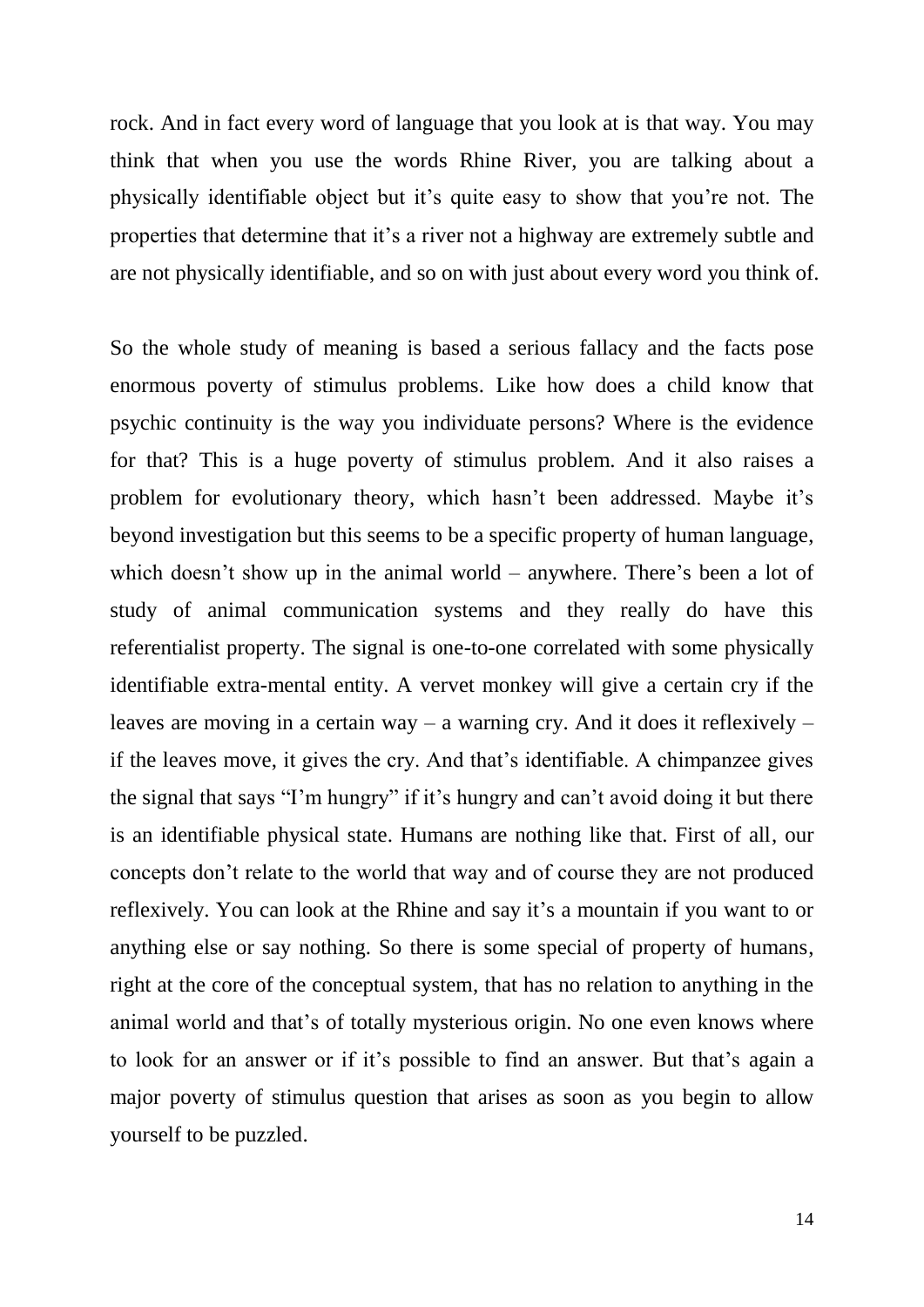Well let's go back to the notion "sound with a meaning," and now let's try to take a systematic approach to this. While there has been a lot of study of sound and inflection and morphology and so on, and very little about meaning, there has been almost *no* study of the word "with". How do the two get connected? And until about the mid  $20<sup>th</sup>$  century, it wasn't very clear how to address that question. One elementary property of language is that it is a system of "discrete infinity". Sentences can be arbitrarily long but they are like numbers. You have natural numbers – one, two, three, four – but three and a half is out of the natural number system. And it's similar with sentences. You could have a five word sentence and a six word sentence; you can"t have a five and half word sentence, and goes on indefinitely, like the number system. So it's a system of discrete infinity, which is very rare in the biological world, in fact, it may be unique. There's nothing analogous to it. Well, it has been understood well for about 50 years how to study systems of discrete infinity. There must be what"s called a recursive procedure, a generative procedure, which forms an infinite number of structured expressions (or some equivalent), and the mathematical theory of such procedures is quite well understood. Well if you look at any such procedure, you"re going to find buried somewhere in it an operation which says "take two objects that are already formed and make up a new object from them". So take *x* and *y*, which have already been formed, and apply some operation to them, which yields some new object *z*. Somewhere in every generative procedure you are going to have that operation. So that"s going to be in language somewhere. We would like to show that the operation is as simple as possible, both for methodological reasons and for pretty good evolutionary reasons, which I"ll come back to. We want to show that it is as simple as possible. Well it's going to be as simple as possible if you don"t change *x* and *y* in the process. So that means that  $z$  is, in fact, nothing but the set containing  $x$  and  $y$  unchanged. That's the simplest computational procedure so, unless we have evidence to the contrary, we"ll assume that"s the core procedure of natural language. Well that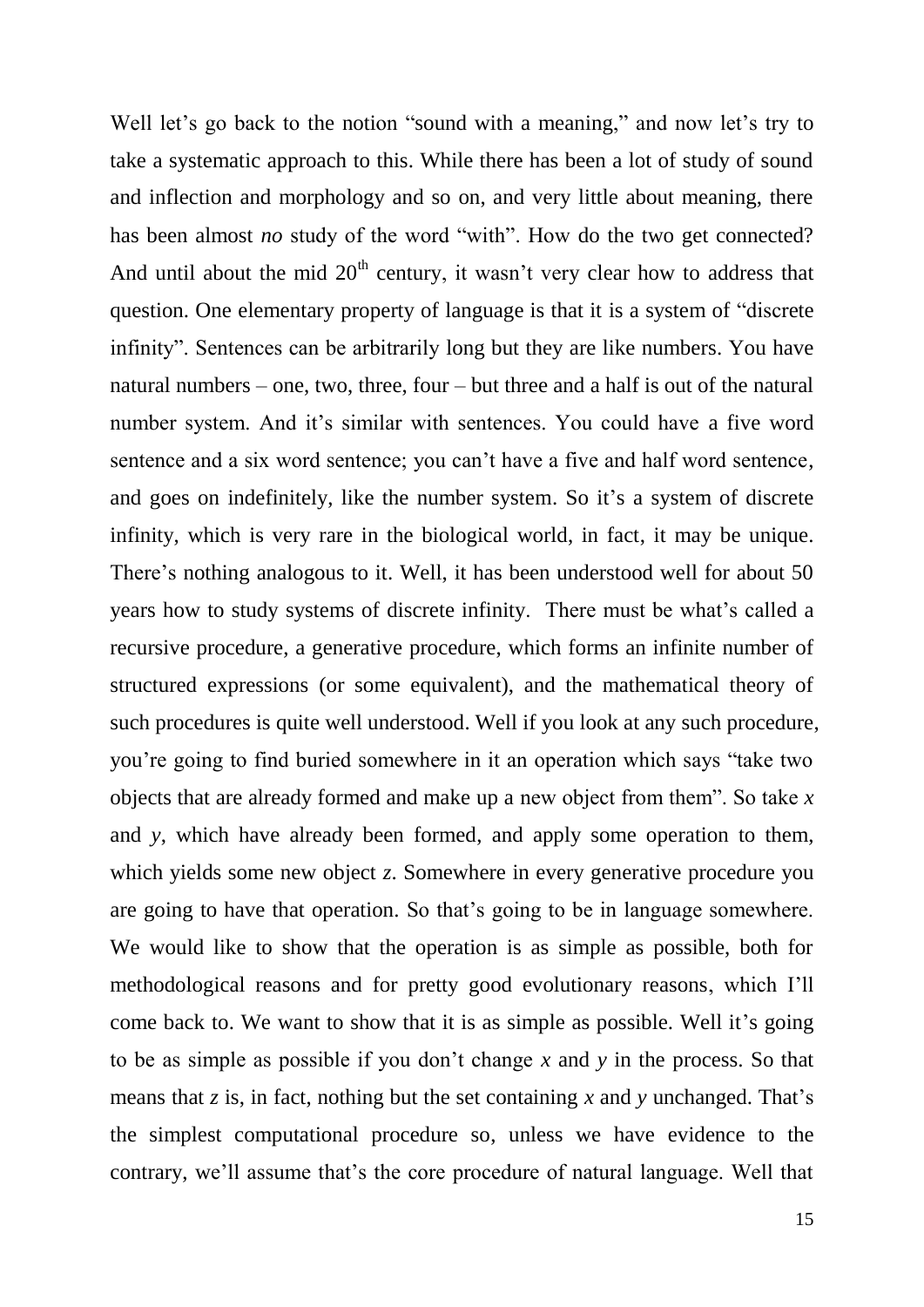has a name. It is called "Merge". So Merge of *x* and *y* gives the set {*x*, *y*}. Simplest possible operation, so short of counter evidence, that"s what we assume. That's the first step towards explaining "with".

Just by pure logic, there are two kinds of Merge: *x* and *y* can be distinct from one another or they can be not distinct from one another. If you look at the process by which Merge operates, the second case where they are not distinct means one of them is inside the other – no other possibility, just logic again. So those are the two possibilities – either  $x$  and  $y$  are distinct or one of them, lets say *x*, is inside *y*. There are names for those operations too. "External Merge" is the case where *x* and *y* are separate, so if you take, lets say, "eat" and "apples" and you externally merge them, you get the set {*eat*, *apples*}. That's one possibility. Suppose one of them is inside the other. So suppose, for example, you"re trying to form the expression "what John ate", as in "Guess what John ate." Well, you start with "ate what", you externally merge to it "John", giving what underlies "John ate what," and then you take "what", which is inside this, and put it over here and you get "What John ate what". That's what happens if you apply internal Merge without modifying anything, the simplest possible way. Now that gives what"s called the "copy theory of movement". You end up with two copies. And for semantics, that's exactly what you want for the sentence "What John ate". What you want for the semantic interpretation is "What John ate what" because you have to know two things about *what*: you have to know that it's an operator that ranges over the whole sentence but also that it's the object of the verb "eat" and that"s where it gets its semantic interpretation. So it has to appear in both places and that's what you get automatically from just applying Merge in the optimal fashion.

Well, there's a consequence here: you don't say that. Nobody says "What John ate what" and the same holds universally. When there is something that has two positions of interpretation, you only interpret it once. The same in the "can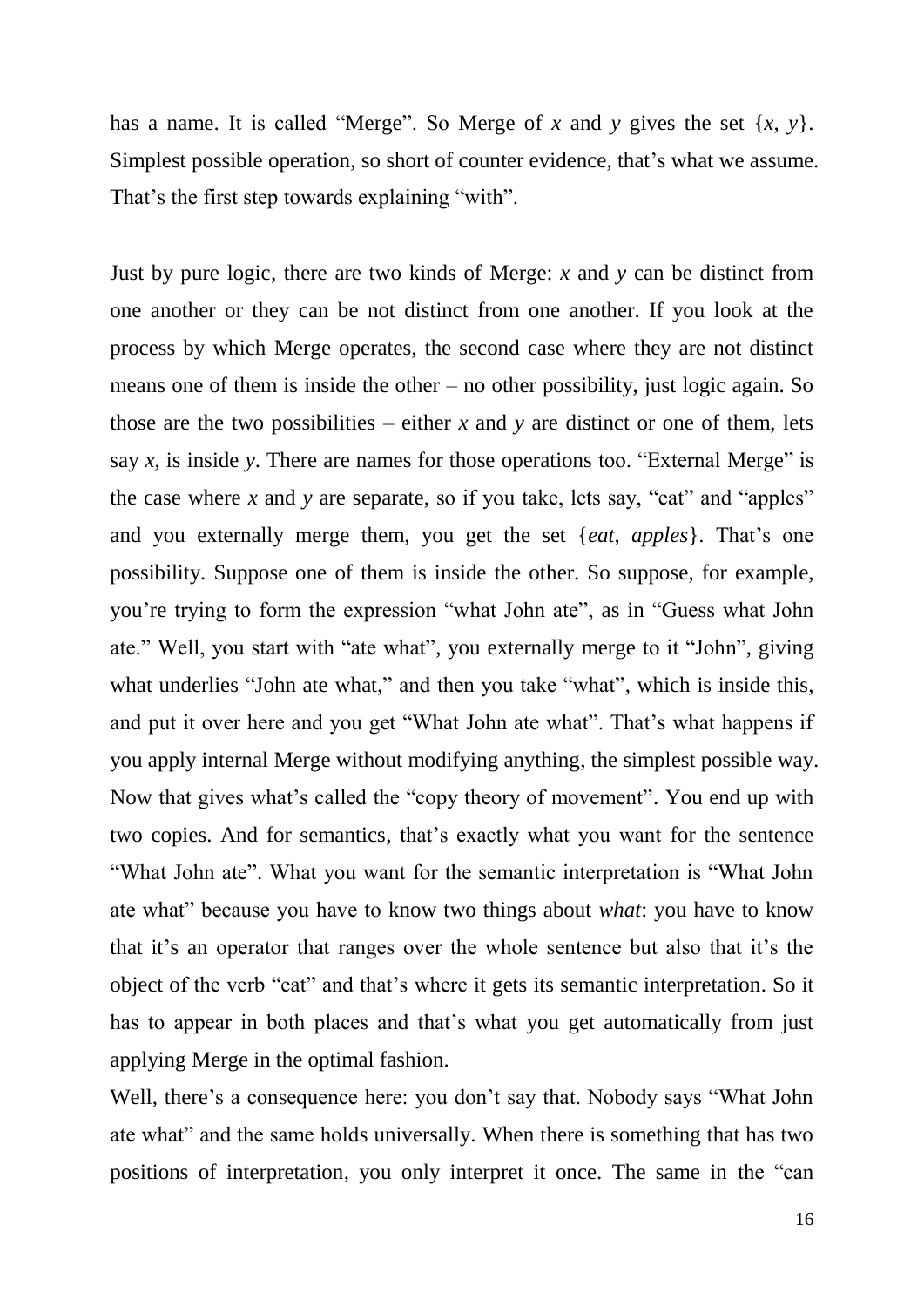eagles that fly swim" case. You understand "can" in two different positions. The initial position which says 'I am asking a question' and the position next to fly which says 'I am asking about fly not swim'. Well, that's internal Merge again. You have just applied the most elementary existing rule in the most elementary fashion. And you get the two positions which is just what you need for semantic interpretation. But you don"t pronounce it.

At this point, sound and meaning begin to separate from one another. The simplest design of the system based on Aristotle's "with" happens to work fine for meaning but very badly for sound because you don"t pronounce it that way. There's an asymmetry between the sound side and the meaning side, which is crucial. Now actually pronouncing just one occurrence is also highly economical. If you look at what goes on in the brain, let's say, when you articulate something, there is an awful lot of energy and activity involved and you can minimize that by just not doing it. So the easiest way to use a language is just to pronounce it once. Well, you have to pronounce it at least once or the hearer has no evidence that you formed a question or some other operation. So you have to pronounce it at least once and you also have to pronounce it in the hierarchically most prominent position: otherwise you"ll get the wrong interpretation. You"ll interpret it down below somewhere. And that's in fact the way language universally works. Every language universally keeps the copies there for interpretation and in fact if you get non-trivial sentences, turns out that there is many copies scattered all the way through and it uses all of them for interpretation but only pronounces one of them, the hierarchically most prominent one.

There are some interesting exceptions that provide further evidence for the conclusion that only the structurally most prominent copy is pronounced unless some extrinsic factor requires a residue of others to be pronounced.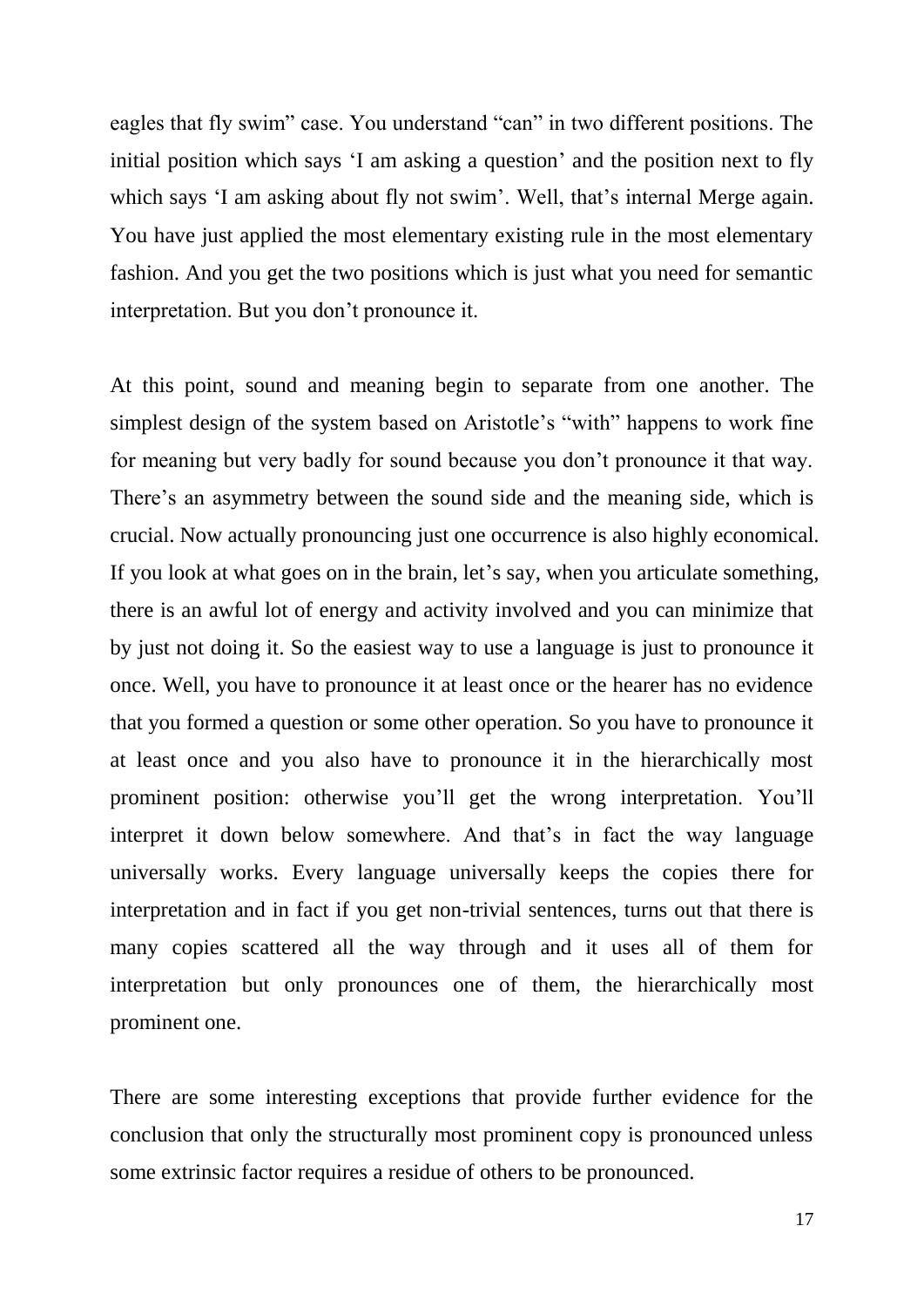Well, that's very good from the point of view of computational efficiency but it"s very bad from the point of view of communication. The person who hears one of these sentences has to figure out where the gap is. In this simple case it happens to be easy but if it's is a complicated sentence, it wouldn't be easy. Any of you who work on parsing programs, trying to figure out methods for mechanical interpretation of sentences, knows the big problem is what is called a filler-gap problem. You hear the word "what" in the beginning of a sentence and you've got to figure out where the gap is. Well, that's also a perceptual problem, the problem that any perceiver faces. So to put it simply, what turns out to be the case universally is that language is very well designed for thought and very badly designed for communication.

Now there are many cases where there are conflicts between communicative efficiency and computational efficiency and in every case that"s known, computational efficiency wins hands down. That tells you something about language; first, it tells you Aristotle is not quite right. Language is expressions with meaning, and sound is sort of tacked on there somewhere on the side and it doesn't work very well. So there's a fundamental asymmetry. Well, I won't give other examples but if you think it through you"ll find that it"s universal. Every language is like that. It's automatic.

Well, it might sound surprising, but going back to the *why*-questions, the evolutionary questions, it's very natural. It's what you ought to expect. So you can"t say much about evolution of language, almost nothing. I think that"s the reason why there are so many conferences and volumes and libraries and so on, there's essentially nothing to say  $-$  so you have a lot of talk about it. But there are a few things that you can say and the few things happen to lead just to this conclusion. So we know something about the evolution of language. If anything,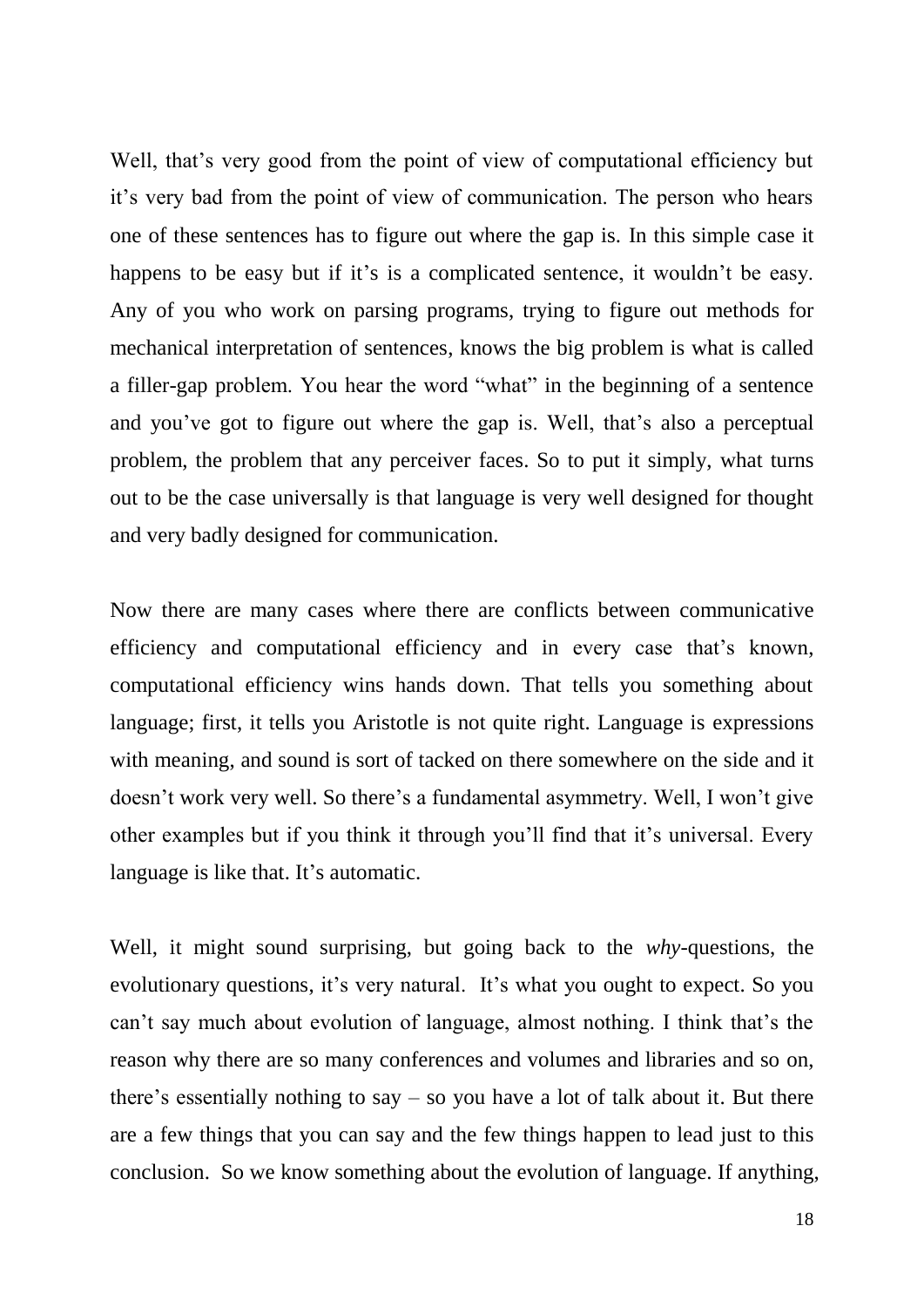we know it was finished before humans left Africa. All human groups are essentially identical with respect to cognitive faculties altogether, but the language faculty in particular. So sometime before humans left Africa, it was all over. That"s about 50 000 years ago - you can pretty well time that. So before 50 000 years ago, it was already done from the point of view of evolution. You can also pretty well time – this is more speculative - the earliest part. There happens to be evidence of rich cognitive symbolic activity in the archaeological record, roughly 75 000 years ago, maybe 25 000 years earlier, but sometime roughly around then. It's generally assumed by paleoanthropologists, and plausibly, that this must be because language developed. So roughly at that point, you get the appearance of complex symbolic behavior, symbolic art, complex social arrangements, recording of natural phenomenon and all kinds of things. It's sometimes called "the great leap forward". Roughly at that period, all of a sudden (in evolutionary time), something exciting happened. Well, that pretty strongly suggests that language developed around maybe between 100 000 years ago and 50 000 years ago. Now, you can make the stretch longer if you like, it doesn"t change much. The point is from an evolutionary point of view, this is virtually instantaneous. There is no time for selectional processes to have had much of an effect because it's just too quick. So what must have happened must is a strong word - but the only plausible assumption is that sometime in that period, suddenly the concept Merge developed. Once it develops, you have the capacity to form complex structures, structured expressions, indefinitely long, and they can then be related to the conceptual apparatus, which obviously existed even though it's a complete mystery why it has the properties it does, as I mentioned; but it plainly existed. So you could link them up and you could think. Well, that means that some mutation took place, that"s the way changes take place, so some mutation took place, maybe a small mutation which gave that capacity. Well, mutations take place in an *individual* not in a group. That means some individual was lucky enough, or maybe unlucky enough, to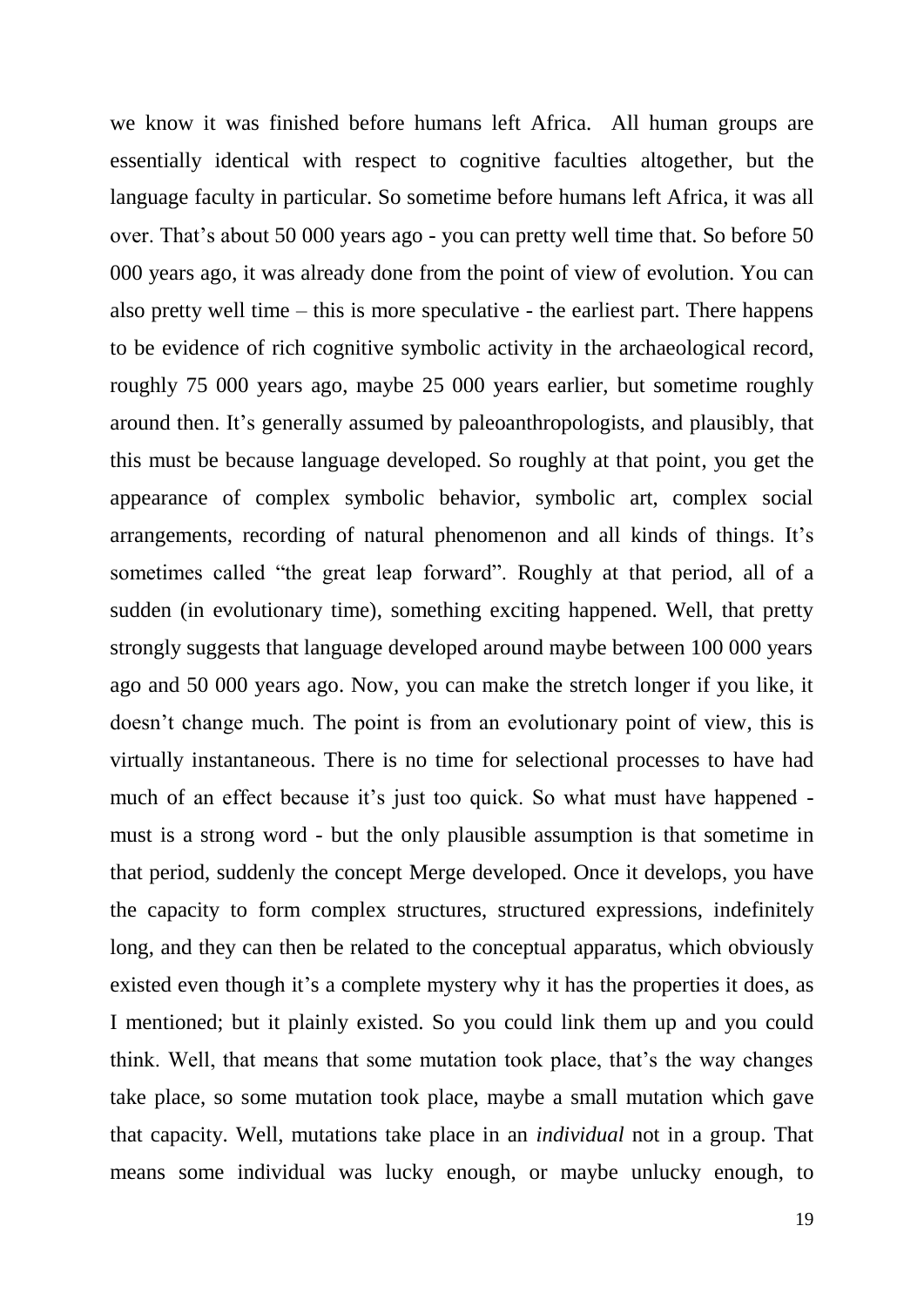suddenly have the property Merge. That individual could think. It could form complex thoughts. It could plan. It could interpret and so on. That gives some selectional advantage. Mutations that have a selectional advantage *can* propagate. It's not simple. Most of the time they don't, but they can propagate obviously, that"s why evolution takes place. And they propagate through the descendents, so some descendants had the same property. After a while maybe some series of generations, some of them might have had the bright idea to try to externalize what's going on in their heads. There is no point in doing it if you are the only person who has this capacity, then nobody would understand it if you did. But if there are enough people who have that capacity, then you can usefully externalize it. Well, that story looks almost exactly like what we discover. Namely, the core systems of syntax and semantics, constructing expressions and interpreting them, they seem close to optimal. The more we come to understand, the more they seem to be optimal. That"s exactly what you"d expect on this scenario. Once Merge appears, there are no external pressures at all determining how it develops. It's just sitting there. It's going to develop just by the laws of nature. One of the laws of nature is computational efficiency, so it will develop through computational efficiency and therefore it ought to be essentially perfect. What"s called the minimalist program is just an effort to try to show that what ought to be true in fact is true, or close to it. There are plenty of impediments, too numerous and difficult to mention. But there is progress. And it's a reasonable research endeavour, because something like that is what you"d expect.

But what about the relation between this internal system and the sensory motor system? That's the externalization problem. Well, the sensory motor system had been around for hundreds of thousands of years. It's a completely separate system. It has nothing to do with this internal entity. So there is a hard problem to solve. How do I relate that internal system to the sensory motor system for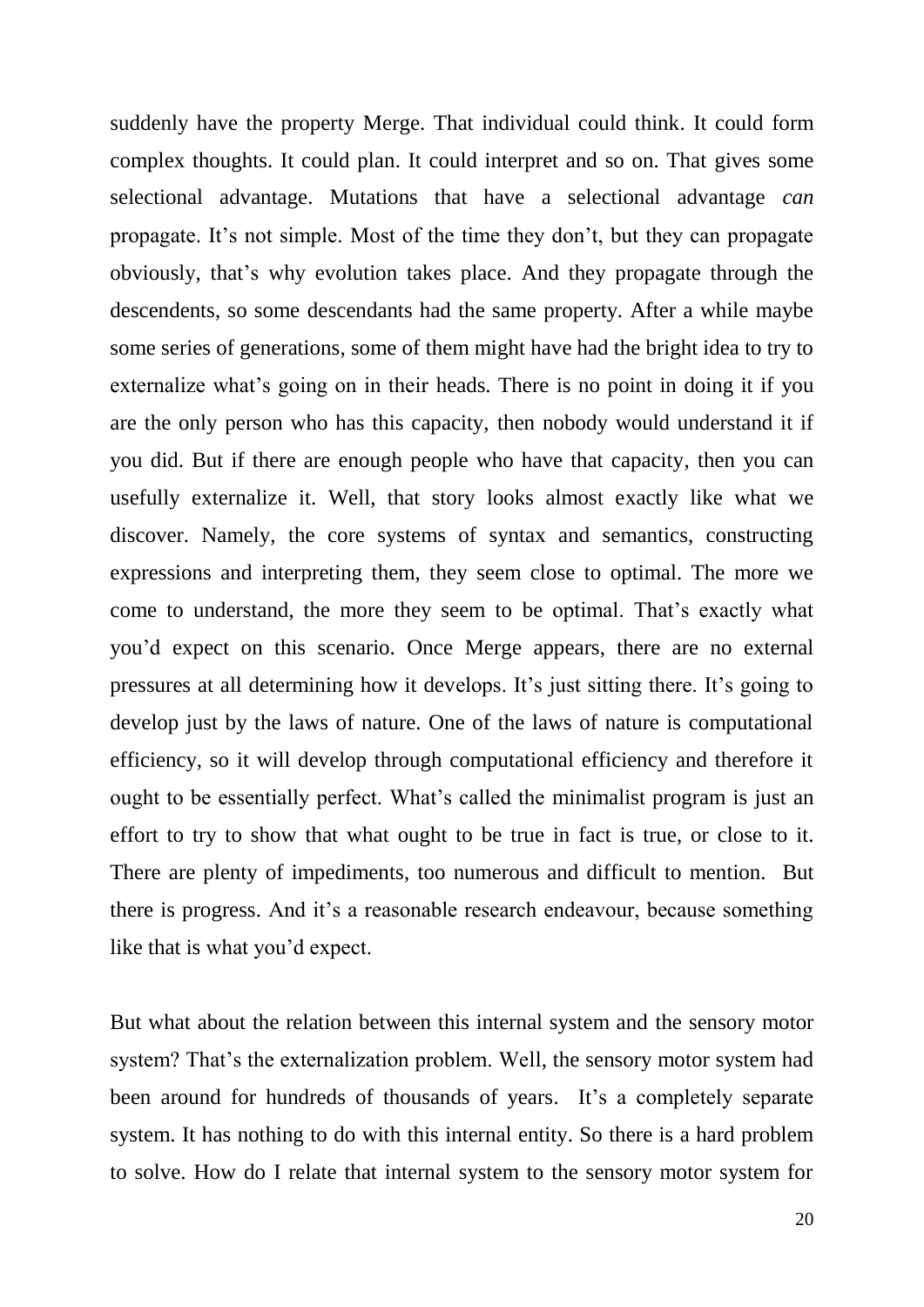externalization? Well, it's a hard problem and in fact if you look at language, that"s where practically all the complexity of language is. When you study a second language, about all you study is externalization. You study the sounds, the particular lexical choices, which are arbitrary, the inflectional system, you know, how to conjugate verbs, some facts about word order, and so on. That"s just about all you have to learn. You don"t have to learn the syntax and the semantics because that's there already. That's part of your nature and probably it's part of your nature because that's the way physical laws work. It's meeting conditions of computational efficiency – or so we would like to show.

The externalization systems are overwhelmingly – maybe, some day, we will discover *entirely* -- where languages differ from one another. The wide variety of languages is almost entirely, maybe entirely if we know enough, in the externalization process, the secondary process of getting it out into the sensory motor system. That"s also where languages are very susceptible to change, so say teenage jargon or invasion or something else. That's where languages change a lot. That's where they vary. That's what you have to learn because it's pretty much arbitrary – not totally. You probably solve the cognitive problem as simply as possible but it is a hard problem, a problem that every infant has to solve. I mean an infant is getting a lot of data. It has to connect it to this, probably fixed, internal system which is determined genetically but probably by virtue of laws of nature to a large extent - not entirely, because at least Merge must be part of the genetic component, what's called universal grammar, and maybe other things, but it shouldn't be too much. The less that's in there, the easier it is to solve the evolutionary problem and since it's almost instantaneous, it must be easy to solve if we ever learn enough.

So that's the general picture. Though there are huge gaps, it kind of hangs together. It means that language is not an instrument of communication.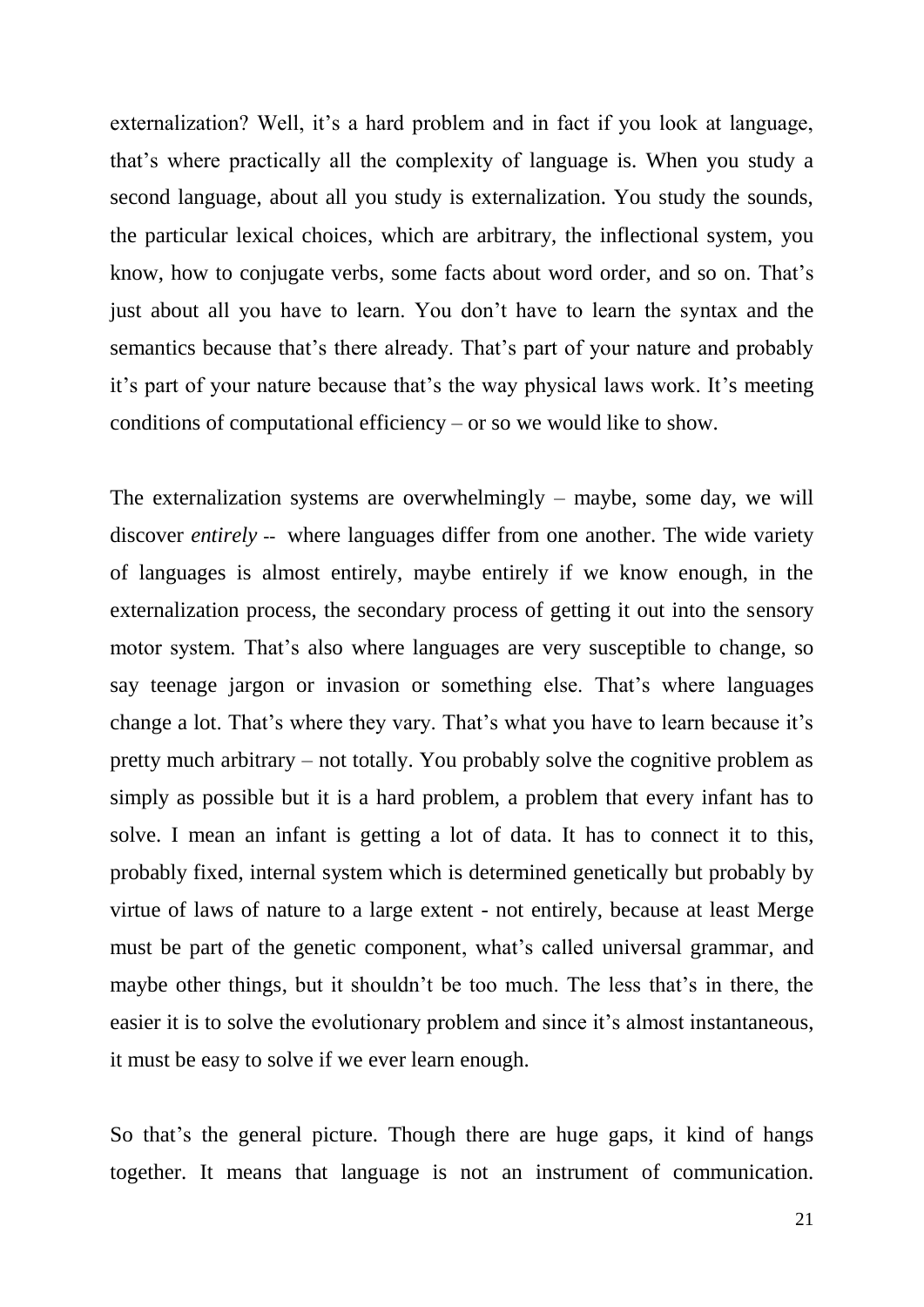Contrary to what is universally assumed, it's not well designed for communication. But it's well designed – maybe even perfect -- for expressing thought. There are principled reasons to believe something like that and it seems to conform well with the facts that we know. It means that almost the entire study of language for 2500 years is kind of off track. It's studying a secondary problem, namely how the sensory motor system links to an internal system that is language. That's not, strictly speaking, a linguistic problem. It's a cognitive problem in substantial measure, do it appears.

Let's get back to the original puzzle that I brought up earlier. If the picture I just outlined is on track, it would suggest an account for one of the two puzzles about "can eagles that fly swim": why you use structural rather than the linear minimal distance. If the general picture is correct, there can't be a linear property. The linear property all has to do with externalization and that"s where languages differ. German puts the verb here, English puts it there and so on. It's the kind of thing you have to learn when you learn a second language but there is no evidence that any of that enters into the thought system. Sentences are understood exactly the same way if you put the verb at the end or at the beginning or in the middle and so on. So that"s probably just one of the solutions to the externalization problem. If that's correct, and it's far from trivial to show, but if you can show that, it ought to be correct, so that means you should be able to show it with enough work, that will account for one of the puzzles. Why do language use structural distance rather the linear distance? The reason you use *closest* is probably a law of nature. Laws of computational complexity say "do things as simply as possible" and closeness is as simple as possible, there"s less search. So that deals with half the problem, but now we have the question of why we regard the *D* head of the noun phrase as hierarchically lower than the *T*  head of the Tense/verbal phrase. Why don't we regard the verbal phrase including T as hierarchically lower than the head of the noun phrase, say the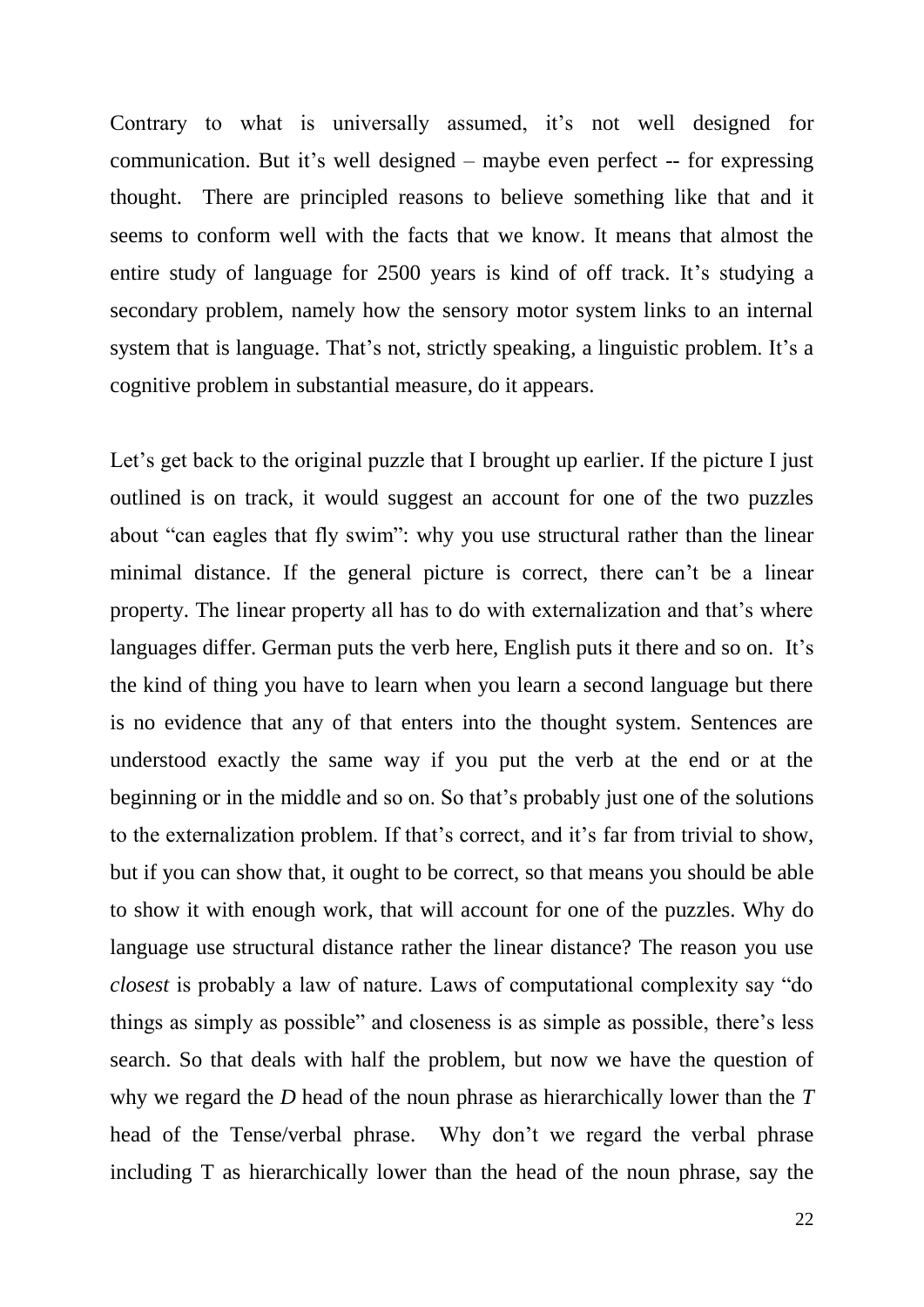determiner? Why that asymmetry? Well, the simplest answer to that is that the subject of the clause isn"t there when the relationship is established.

There is good reason to suppose that extra-clausal position where *can* lands is already there. Technically it"s called the complementizer position. The complementizer C tells you what kind of a sentence you have - do I have a declarative or interrogative, imperative or something else? That's the C position. The C position and the TP must be there before the subject is introduced. In that case, the asymmetry is accounted for. The C and the T will indeed be the closest related things because there is nothing else there, so that would solve that puzzle. Now it turns out that there is a very broad assumption in the field that the subject is actually inside the verb phrase and it moves to the position adjacent to the verbal phrase. It is called the predicate-internal subject hypothesis. And now we have an argument that says that must be true. In fact, that's the first real argument that shows that this must be true. There has been some evidence for it and it's been almost universally assumed by now because it's plausible on other grounds, but there was never really any good argument for it. So we"ve now found solid evidence for that property with a lot of good consequences that follow. But there is still something wrong. This analysis assumes that in forming the sentence, we first have the C and then we have the TP, which includes the verbal phrase which contains subject, and the subject has to move to this position between C and T. Well, that"s an operation that"s called countercyclic. It doesn't just add things to the edge; it puts things in the middle. There's very good evidence that language doesn"t work like that, nor does cognition. Constructing new things, you stick them at the edge of what you had. Otherwise it"s a kind of tampering, a more complex operation. So how could that be true? Well, I don't have time to get into it but there is a pretty plausible theory called phase theory, which predicts that that"s exactly what ought to happen. That in precisely this case, the operation looks countercyclic, but in fact is not. The subject is trying to get to the C position but it's forced to stop at the T position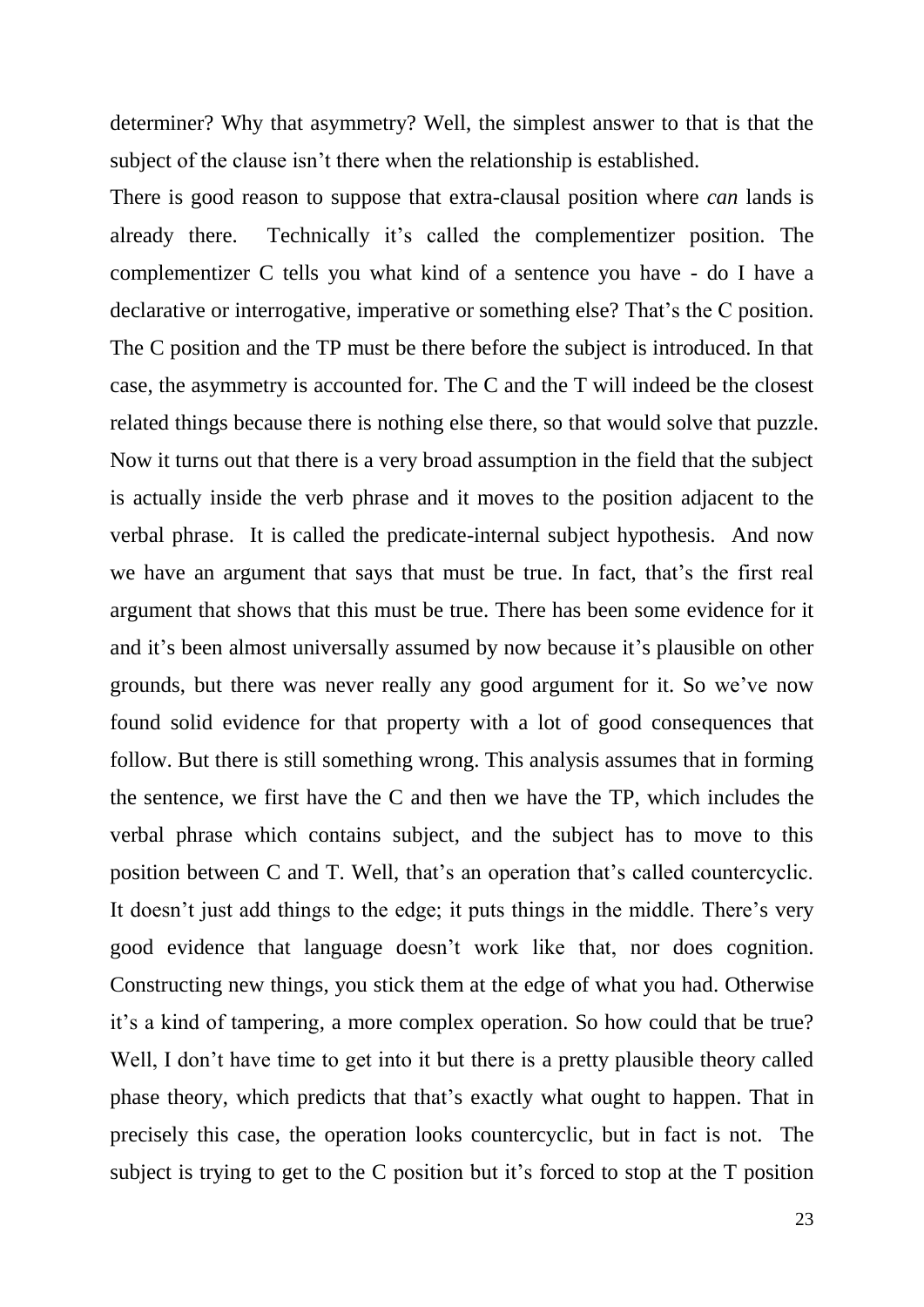because that"s where agreement takes place and so on. So that theory is sitting around, there is good evidence for it. Now we have better evidence, it"s forced to be true.

Well, I think this goes on a long way. Once you eliminate the notion specifier from language, the notion of these asymmetries that are taken over from traditional grammar but in fact are stipulations, it turns out that all sorts of things change. You have totally new problems, interesting solutions engendering more new problems. We may be able to take care of some unfinished business, but typically that reveals new and unsuspectied unfinished business, the process that makes science perennially interesting. But I think I have talked enough so I"ll stop there.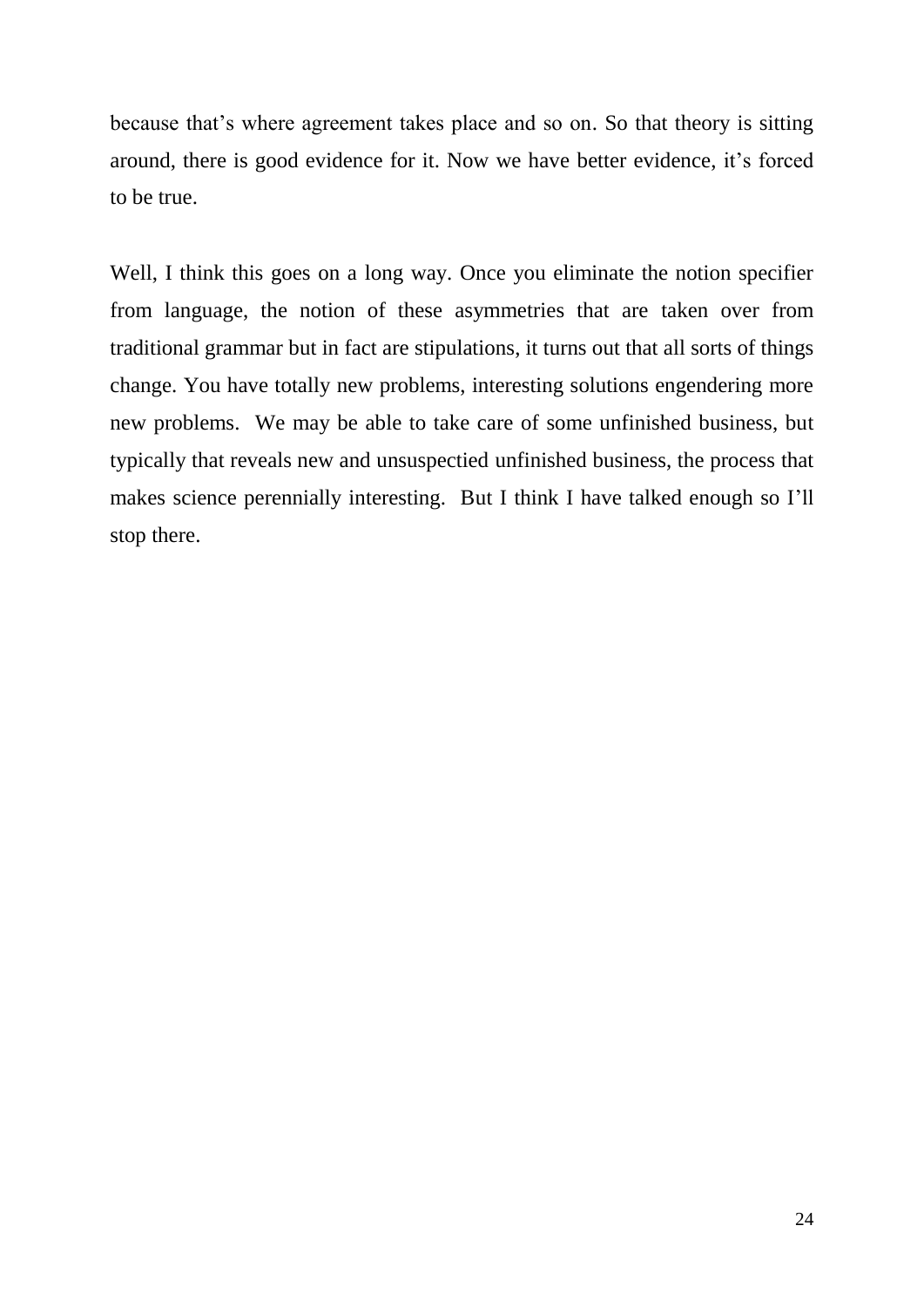Q: Do you think that externalization of language also has to do with genetic mutations or do you think that it just uses resources that are already there?

N: We can really only speculate. Almost everything about evolution is speculation. I mean, you know everybody assumes that Darwin's sort of basically right but if you try to demonstrate the effect of natural selection it's extremely hard. There are very few cases, any biologist will tell you, where you can get real convincing evidence of selection. There are cases of plausibility. So now we are talking about a plausibility question. So let's imagine this small community, because the communities were pretty small, of hunter gatherers somewhere, a scattering of whom have this internal capacity to think, you know? How do they get to the point of deciding to externalize it through the sensory motor system? Well, it could have been another mutation or it could have just been what comes to mind when you have a capacity and you see – you have evidence that other people see it, they are also planning and interpreting and so on – so you figure, well, they must be like me. Our usual assumption about other people is "They are like me". That"s called theory of mind. That"s how you understand other people, sympathize with them and so on. You assume "they are identical with me". So if they are doing, something it must be because I would have done it under the same circumstances, and I attribute to them the same properties that I have, and that"s the way we more or less get along with each other - and not too well sometimes but to the extent that we do. So it"s quite plausible to assume I think that in this little community, if a few people could see that someone else is interpreting and planning the way they do, the way I do, that they are probably the same as me. Just as we interpret anger, sympathy, fear, or just about everything. And if they did, then it could easily come to mind that I ought to figure out a way to make public what's in my head. That means to map it into the sensory motor system. And then how do I do that? It turns out that it is not so simple because, as I said, the sensory motor system has been there for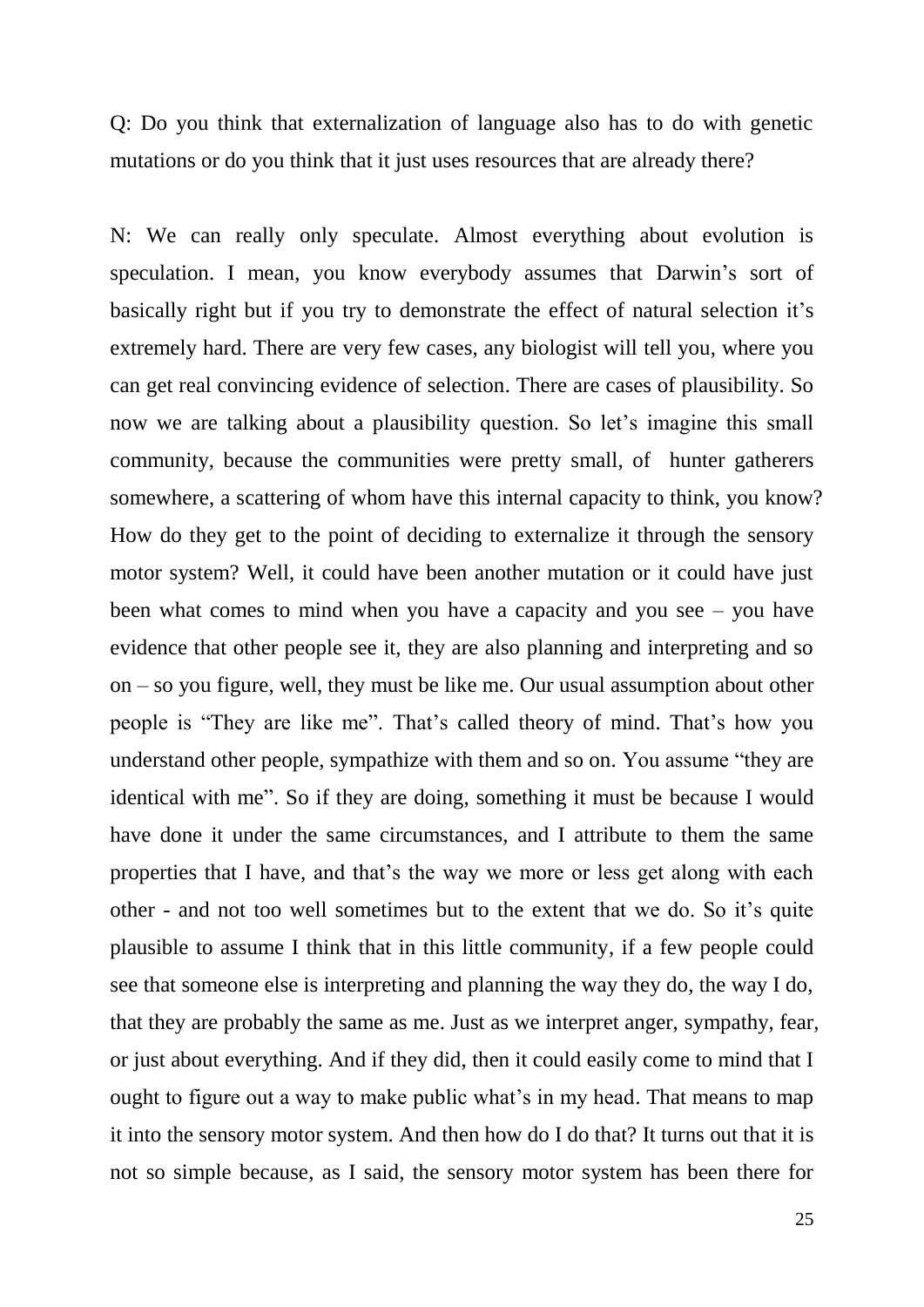hundreds of thousands of years, we have good fossil evidence for that, totally independent of whatever was going on in the head. So I have to solve a problem. I have to solve the problem of how to externalize this. And then once I have done it, other people are going to have to solve the problem of how that noise out there or sign or whatever it turns out to be, relates to the internal system that they have. That"s the problem every child faces today. Every child faces the problem of figuring out how that data out there relates to this internal system that I have, which is probably uniform. It's probably just a fixed species property. And that's language acquisition. It's a fact that it takes place almost reflexively so there has got to be some simple solutions to it. But it is subject to variation. Like if you grow up in Mainz, and you grow up in Cambridge, it's going to turn out differently. So different solutions to the same problem. That"s very much like other biological systems. We know experimentally that we all end up with pretty much the same visual system but that's because we have pretty much the same data. But if you manipulate the data experimentally, you get radical changes in the structure of the visual system. It's been shown experimentally for cats and monkeys. In fact, that you get total destruction in the visual system. So for example, if a kitten doesn"t see patterned stimulation, they can have plenty of stimulation, but if they don"t get patterned stimulation in the first couple of weeks of life, then the peripheral parts of the visual system actually degenerate. They don"t function anymore. There is no way to ever to see. That"s a radical change. But you can get less radical changes just by modifying the visual environment and that seems to be what happens with language. The environment varies but that's probably because there are just different ways of solving this externalization problem. And then each child comes along and has to try to make some sense out of it, and it changes a lot; you get quick historical change and so on. One of the interesting things about language acquisition, which nobody really understands, is that children tend to talk like their peers not like their parents. So it"s not that their parents are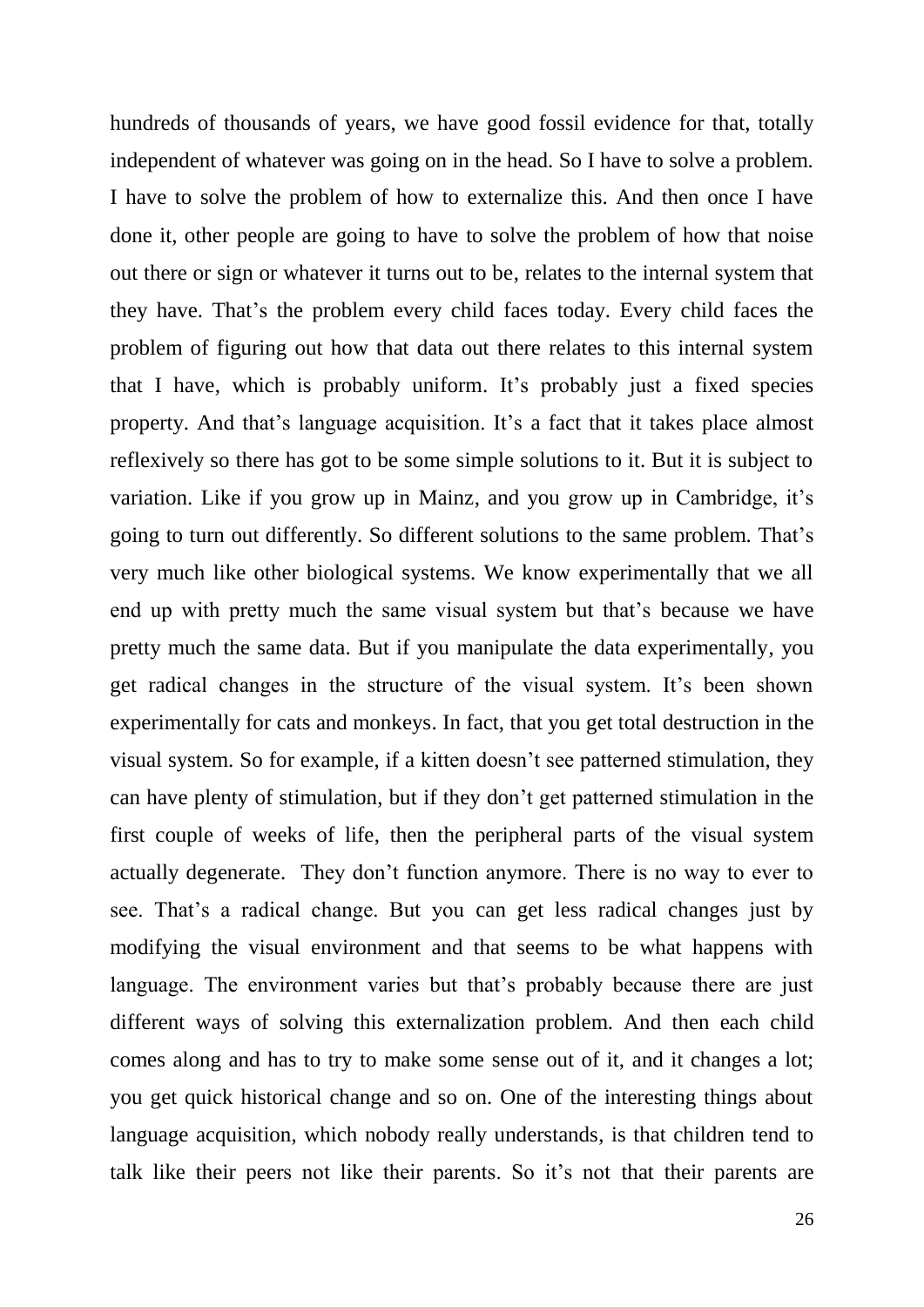instructing them. If you think about yourself, you probably talk like the kids in the neighborhood and not like your parents. And somehow that just happens. That's just an automatic thing about the way humans develop. We're now well beyond what anybody understands but it"s overwhelmingly the case and it"s just the way these cognitive processes function. A lot of puzzles there. A lot of good questions to try to get PhD theses on but it happens and it really hasn"t been studied as far as I am aware. As far as I know, it has never really been studied but it happens uniformly. So that"s just a speculation, could have been another genetic mutation but that"s a little hard to explain because that mutation would have had to take place in everybody. And what would cause that? What would cause the mutation to take place in every one of these scattered number of individuals who entered into the externalization game. It doesn"t look likely. It looks more like normal empathy, which we don"t understand, but we know it takes place. That"s the way we interpret what other people are doing. We basically assume they are identical to me, and if they are doing something, it's probably what I would have done in those circumstances. So what are the circumstances? Then you attribute it to them an internal state like the state that would've led you to do it. That's so normal that this could well be a case of it.

AF: But, even when taking away the externalization aspect, would that then mean that even our closest relatives would not have Merge?

N: It would mean – first of all the closest relatives are not so close; like, let's say, chimpanzees are like 12 million years or so, remember it's not seven, it's usually said six million but that"s separate evolution both ways, it was like 12 million years which is not huge but substantial, and it gets even worse when we think that in our own species, the evolution is apparently very recent long after the separation from existing primates, so millions of years after the separation from existing primates, this seems to have happened. So there is no reason to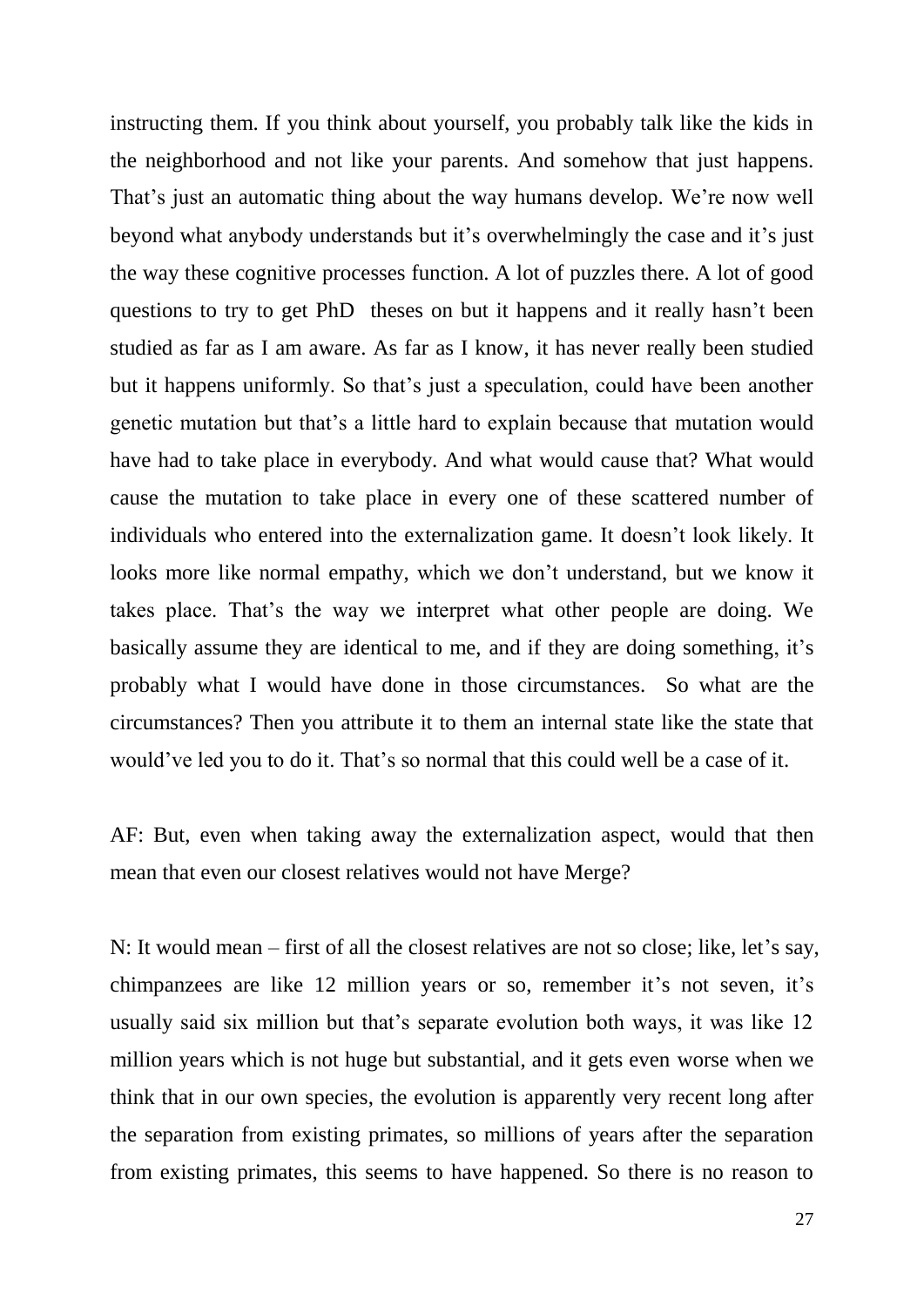expect anything similar in other primates. Which means that all the work that's done on trying to torture poor monkeys into having language makes about as much sense as trying to train humans to fly. It makes even less sense because at least we have the physical equipment to fly, like you can imagine moving your arms in such a way they could make you fly. But there is no reason to think that they even have the physical equipment that would enable them to do it. So it's not really surprising that everything fails completely. There are just no analogues. They don"t even seem to be analogues at the most elementary level, like concepts, like the concept river or tree or table or pen or a person or anything else. Even there, there don"t seem to be any analogues in the rest of the animal world. That's a mystery but its just overwhelmingly true. And no children have to be taught this. In fact, second language learners don"t have to be taught it. You wouldn"t know how to teach it if there were some need to do it. They just *know* it automatically. So it's something about the nature of the beast. There may have been other hominid groups that had the same capacity but there is another fact that's worth remembering about humans: we're a very predatory species. Anyone anywhere near us throughout evolutionary history got wiped out. It goes back to Metazoa, big animals, mammals and stuff. As soon as humans, proto-humans - this is long before Homo sapiens – came along, everything else got destroyed. So the chances are that if there were other species like us – relatives – they probably just got destroyed by this group that had a little better capacity.

Q: How can you demonstrate that those principles which you"ve demonstrated here for the English language actually apply to all languages? And how would you reply to your peers who try to find languages somewhere in Micronesia - in some remote part of the word - where those principles don't apply.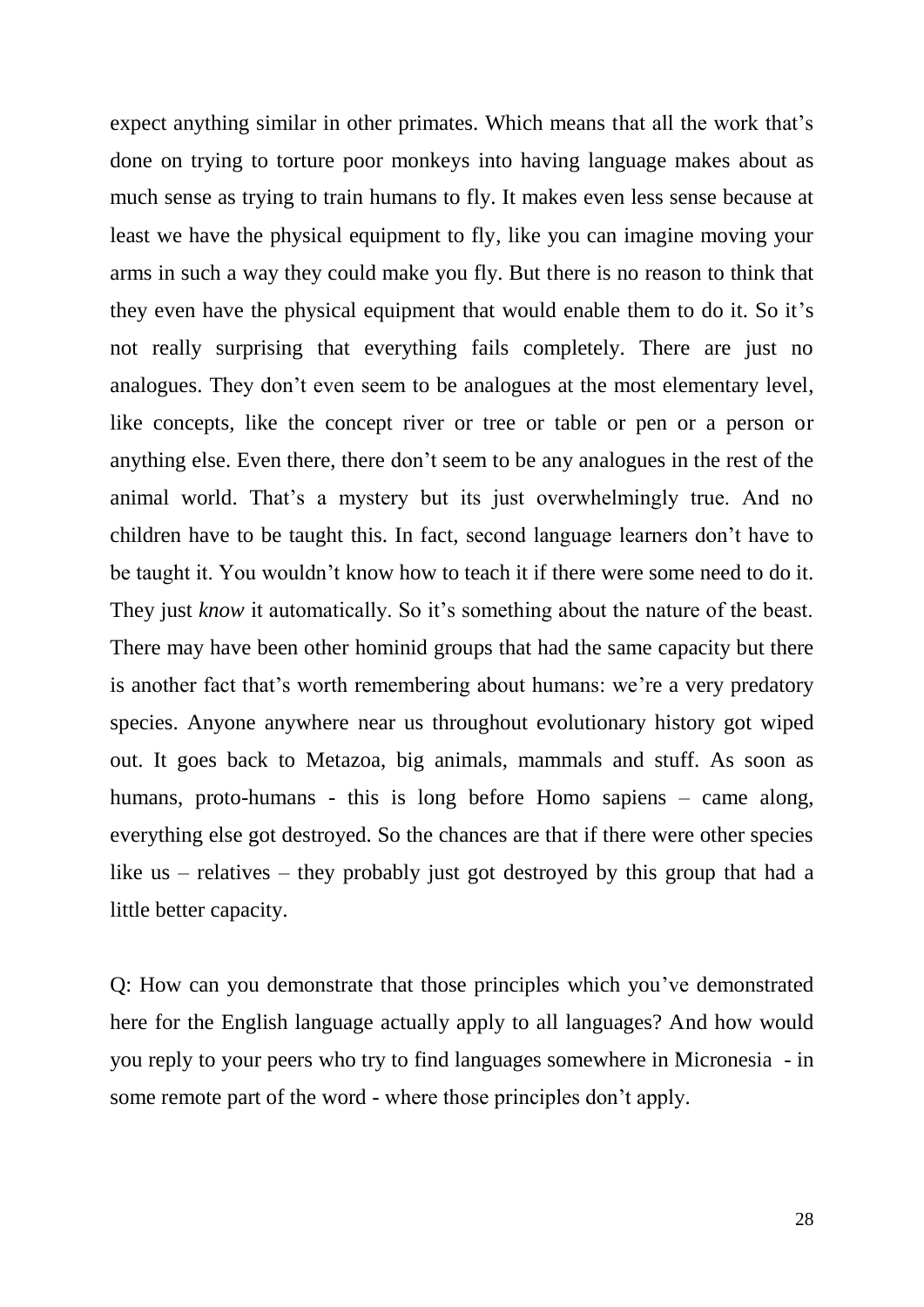Q: If you basically say that language in principle is a means to think, would you then say it"s the *only* means in which humans can think or would you say that there are other means, such as thinking visually, for example?

N: On the second question, it's really  $-$  it's not well formulated enough to have an answer. To answer it, we have to figure out what you mean by "think". We don"t have any answer to that. It"s just too broad and loose a concept. I mean language is a primary means of what we call thought but there are a lot of things we call thought and they may be heterogeneous and you"d have to clarify the concept of thought before you can try to answer. It's too loose.

On the first question: it's a little bit like asking "How do we know that all infants..." – lets go back to the Descartes. As I said, I doubt that anyone has actually carried out his experiment but I don"t think that anyone doubts that it would come out exactly the way he thought it would. That"s probably why nobody"s bothered to carry it out. So how do you show that every child is like that? One approach would be to study every child but no scientist would do that. You just assume that every child is like that because we all the same cognitive capacities. And that"s the standard approach of the sciences. To be more explicit, if these linguists can show that the principles don"t apply, then either our formulation of the principles is wrong or else their conclusions about the languages they are studying are wrong. It's like asking chemists how can they demonstrate that their principles apply to hitherto undiscovered elements. They can"t.

Take some remote tribe, let's say somewhere in the Amazon, which has never had any contact with others. Take a kid from that tribe and raise him in Mainz from infancy, it will talk exactly like the people who grew up here. It hasn"t been tried with every child in the world but the evidence for that is just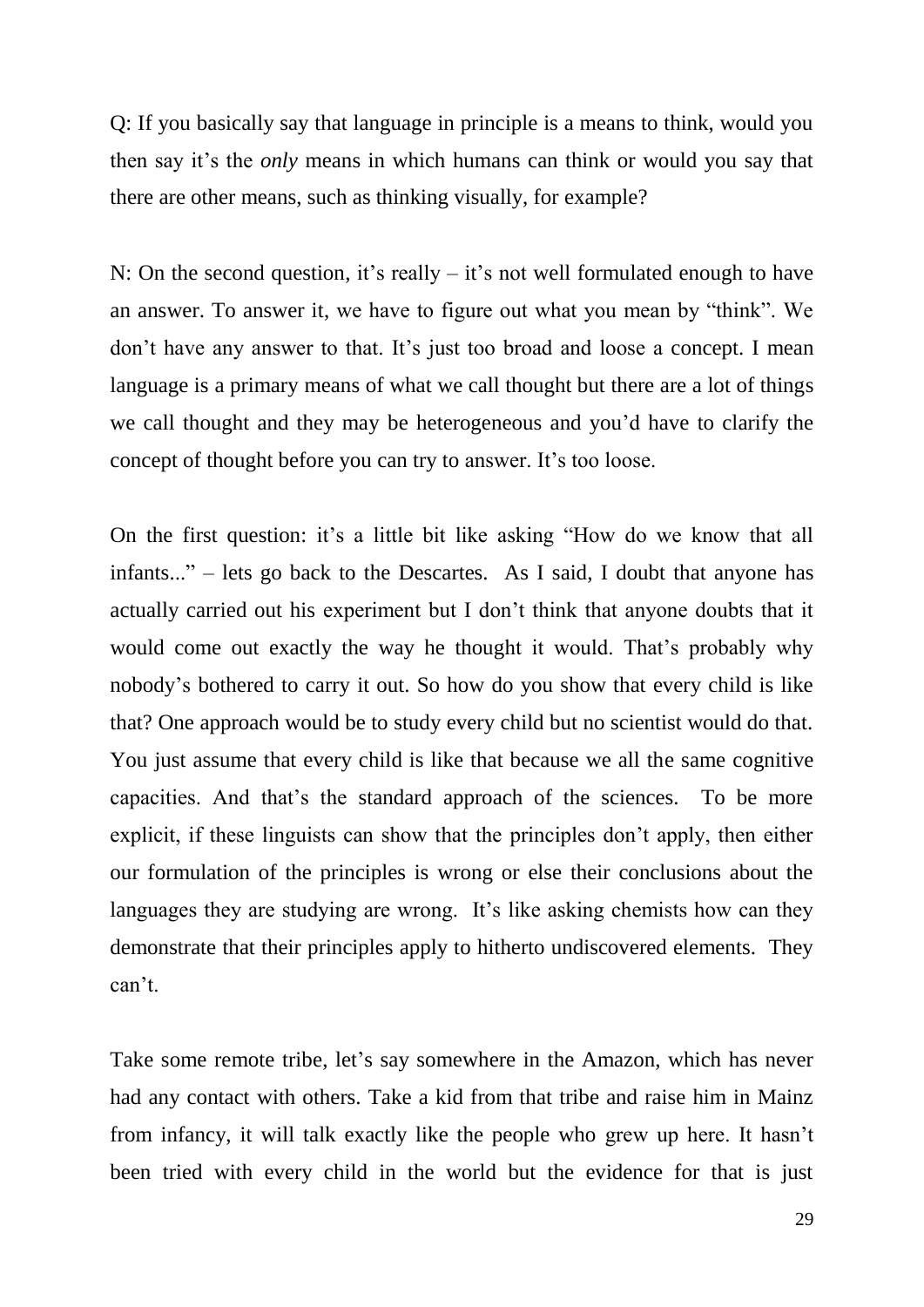overwhelming. And it's exactly what we'd expect because all these capacities were fixed before some small group of our ancestors left Africa and spread all over the world and all the properties were fixed by then. So you just don"t find differences in cognitive capacities generally. In fact, you know, there is very little genetic variation among humans altogether. We are a very uniform species. We look for differences, like skin color, hair length and so on but the differences we look for are extremely superficial. They make a big difference in human life – but that"s our own craziness. The basic properties of humans seem to be identical, close to identical, except for pathology, which you can find anywhere. So you could investigate every individual, just like you could investigate every apple to make sure it follows the laws of motion when it falls, but nobody does that because there is so much evidence that they have to be identical. In fact it's interesting that these questions only arise in the human sciences. They never arise in physical sciences. It's all the same. Why don't they arise elsewhere? Because there is a kind of rationality that prevails in the study of the natural world, which is somehow cancelled when we study ourselves. At that point we become very irrational. So we ask the kinds of question that wouldn"t arise in studying other aspects of the physical world - even studying other animals. Like, take what I said about kittens' vision. I don't know actually how many kittens were studied, some small number, maybe 20 kittens. But it's assumed without studying any other mammals that that"s the way all mammalian visual systems work. Hasn't been tried, even with kittens, but there is just no other plausible assumption. There is no counter evidence, and there is no reason to expect any. So the answer to the question is: it's a very common question that's raised, a very standard question, but we should think of it as a sign of the fundamental irrationality of the way we look at humans - different from everything else. It's maybe natural that we look at ourselves differently from other creatures but it's not good for rational enquiry.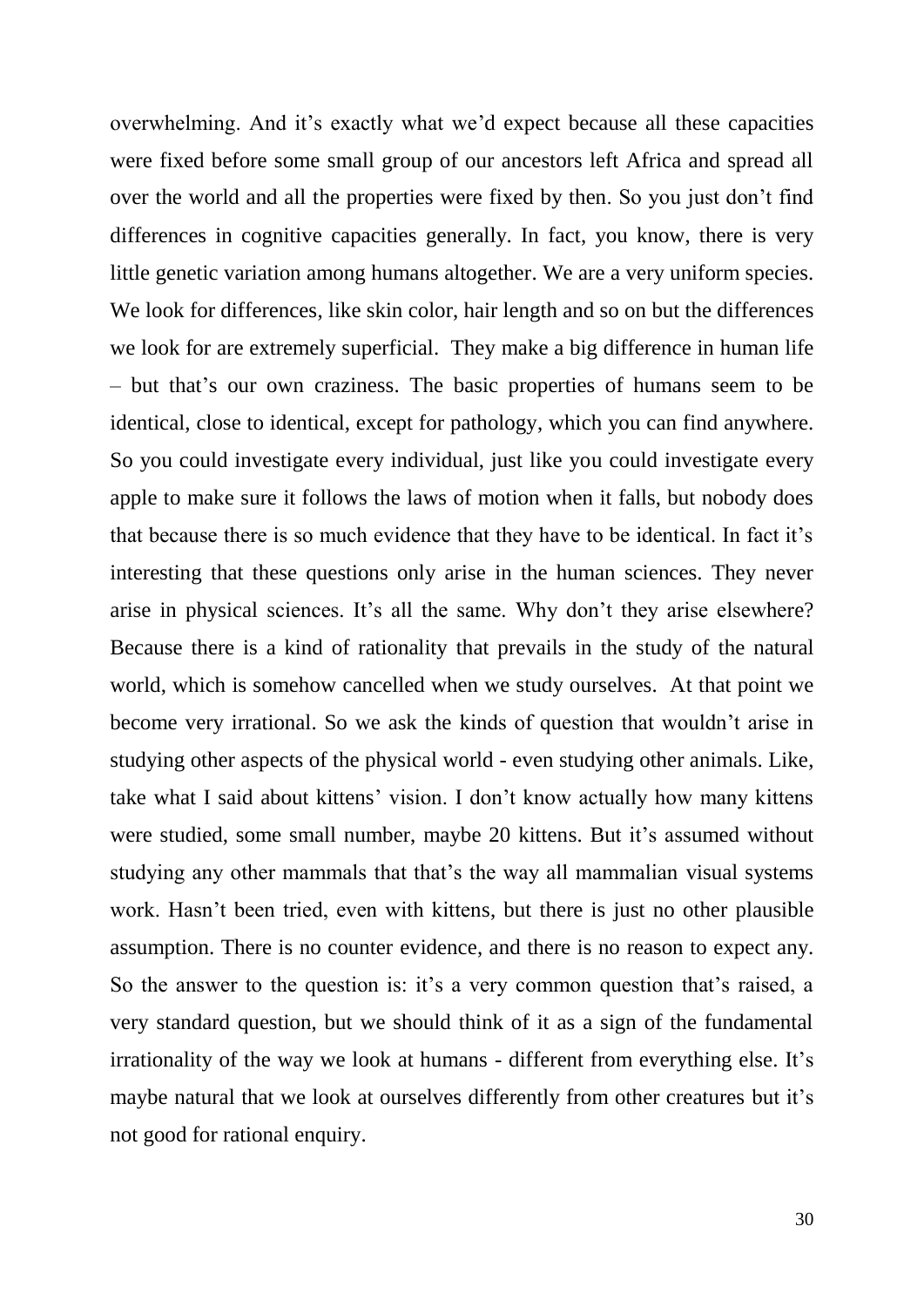Q: This question may reflect my poverty of mind. Learning language is a significant effort, it takes many years. [NC- It's reflexive.] What is the hard evidence that this significant effort is too poor a stimulus and we have to rely on the genetic - on a innate program in order to learn the language? Why is this stimulus too poor?

N: OK. Take the example that I gave, "Can eagles that fly swim". The chance that any child has heard a sentence of that structure is extremely slight. The idea that every child in every society has heard sentences like that is minuscule and yet everybody gets the same answer immediately. Well, that"s basically enough and that"s what we find everywhere. Furthermore, the idea that it takes effort to learn language is very questionable. I mean -- Angela can tell you a lot more about this than I can -- but as experimentation has gotten better, it's hard to experiment with infants, but as the techniques of experimentation have gotten better, it's been consistently discovered that what was thought to be a later stage of development, is actually there already, right at the beginning. As early as you can get. And in fact, it seems that language learning is virtually reflexive and it's not a trivial matter. I mean think about language acquisition, you"ve got this one-day-old child. There"s all kind of things happening in the environment, how does the child know that some parts of what"s going on in the environment are language-related? Nobody knows how to automate anything like that. I mean, no other primate, no other organism can do it. If the child has say, a pet kitten or chimpanzee or songbird or something, that other animal can get exactly the same data. But it can't even take the first step of deciding that some of it is language-related. That's a very hard step, but a child does it reflexively and instantaneously. And most of the rest of what happens seems to be about the same. Now, in fact, things are learned very early. In fact some of it is intrauterine. It has been shown that very young infants, like 2-days-olds, about the earliest you can experiment, they can distinguish between the language of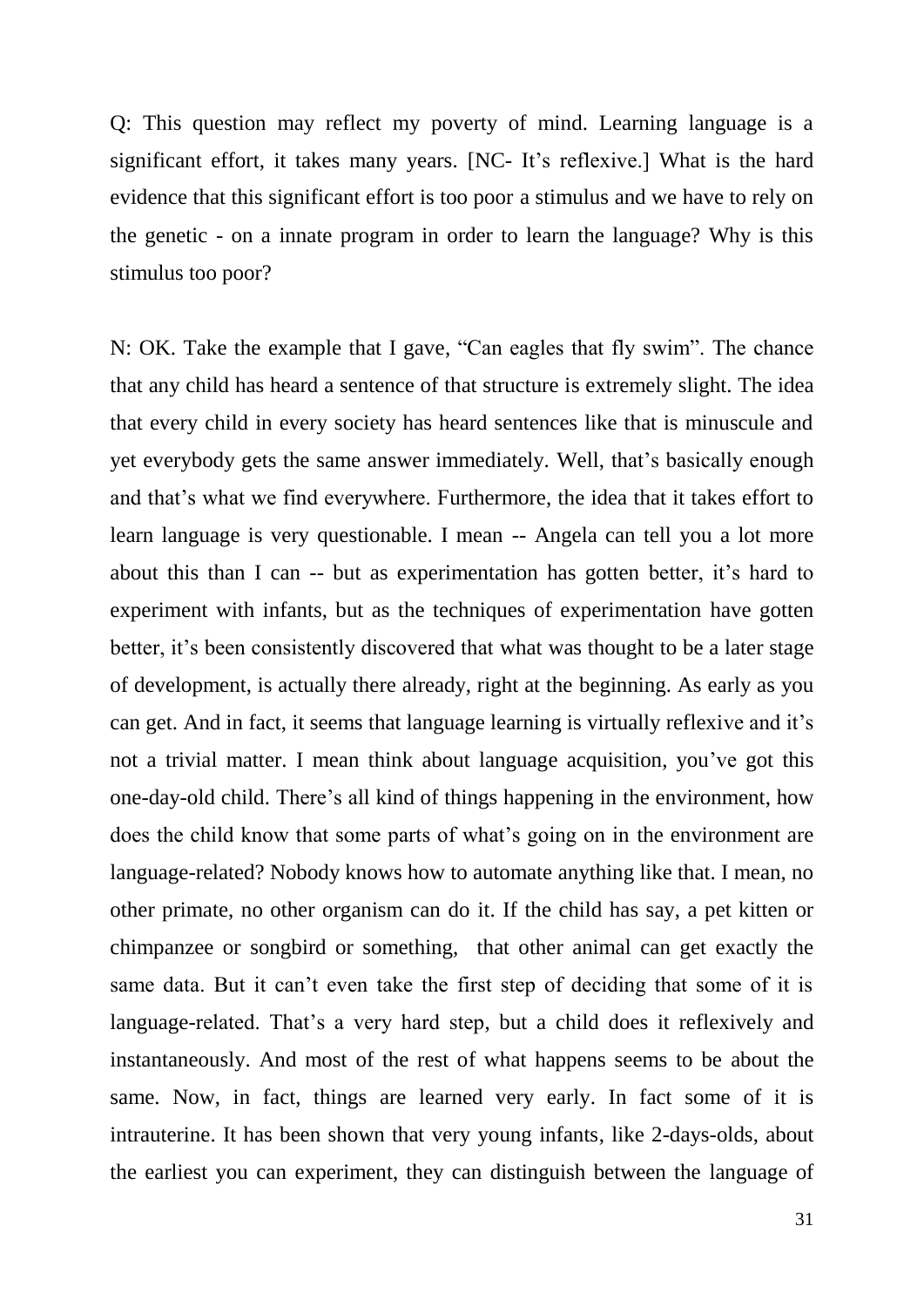their mother and another language, both spoken by a bilingual woman whose voice they"ve never heard. Now, once this was discovered, a lot of experimental work went on and it's not any two languages, so the languages have to differ in certain ways and be the same in certain ways and it seems to be mostly in prosody and intonation, which in fact are learned quite early. And the rest of language learning, well, the part that looks to us complex, is mostly the kind that we do all our lives, like learning new words. You know, you go to graduate school, you learn a lot of new words. Ok, but that's the kind of trivial part of language learning. The basic structure seems to be fixed extremely early. So, how do you know that it's a poverty of stimulus problem? Well, how do you know that having a mammalian visual system is a poverty of stimulus problem? Maybe there is something about the nutrition that determines that if you gave an embryo and fetus different nutrition, maybe we'd get an insect visual system. I mean nobody asks that question because it's too outlandish, but do we know? No, you don"t know, it just doesn"t make any sense. And the same is true here. As I said, on this simple example, trivial example, it happens to have elicited a huge literature trying to show that, that it in fact is just a result of some analysis of data. But you can predict in advance it"s going to fail. Because why should it be true for every language and every construction that you get essentially the same property. It's like saying maybe nutrition determines a mammalian visual system. You can't prove that it isn't true, but it just doesn't make any sense. And in fact it particularly doesn"t make any sense because of the very simple answer. The very simple answer is along the lines that I described. Computational efficiency working in a very specific way. So you have a reasonable answer that goes to fairly deep principles. You have, you know, a conceivable possibility that somehow data made the difference, in which case you have to face the near miracle that it works everywhere, for every child, and every language. So, you know, while you can raise the question, it's not a serious question unless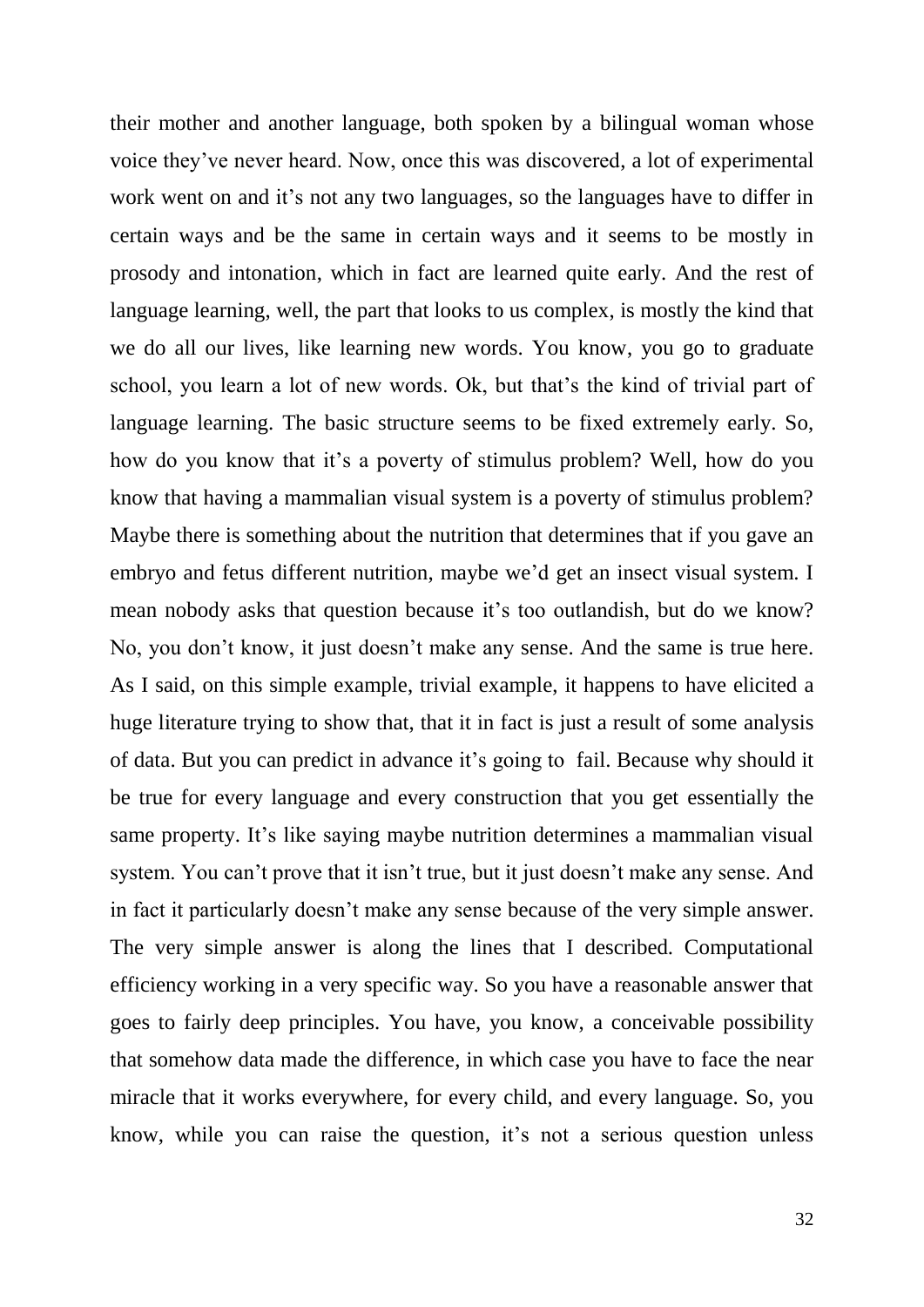somebody gives a suggestion as to how that could happen. And there have been suggestions in this case, but they all collapse very quickly.

*Angela Friederici*: Ok, time has moved on and I think I have one question over there. Yes, you. You in the blue shirt, raising your hand already.

*Person*: Thank you. You said, Professor Chomsky, that you thought the externalization process, like which internal complexity was externalized through the sensory motor system, you would posit that as having taken place about a hundred thousand years ago. My question simply, do see any relationship then between the rise of language and increasing brain size vis-à-vis higher primates has to do with the development of internal conceptual complexity?

*Chomsy*: That's a good question. There is some evidence that there was a sudden growth in brain size at roughly a hundred thousand years ago. The dates of these things are pretty tentative – there"s a big variability - but roughly a hundred thousand years ago, there appears to be a sudden growth in brain size and it's been speculated, not implausibly, that somehow a mere consequence of the growth of brain size yielded this capacity. Well, nobody knows anything anywhere near enough about the brain to spell out what this might mean. But it's conceivable. It's conceivable that, say, Merge is kind of an exaptation. Somehow complexity of the brain grew for whatever reasons. It just got bigger. Maybe more cognitive tasks or something and a side effect of the growth of the brain was you suddenly got this operation. It's not impossible, but there is really very little evidence about this. Remember, we"re talking about soft tissue and you don"t find that in the fossil record. What you find is hard things, so you can make some guesses from the shape of the skull and so on. But it's pretty speculative, and the real problem is that not enough is known about the way that brain works to judge the plausibility of the assumption that if the brain suddenly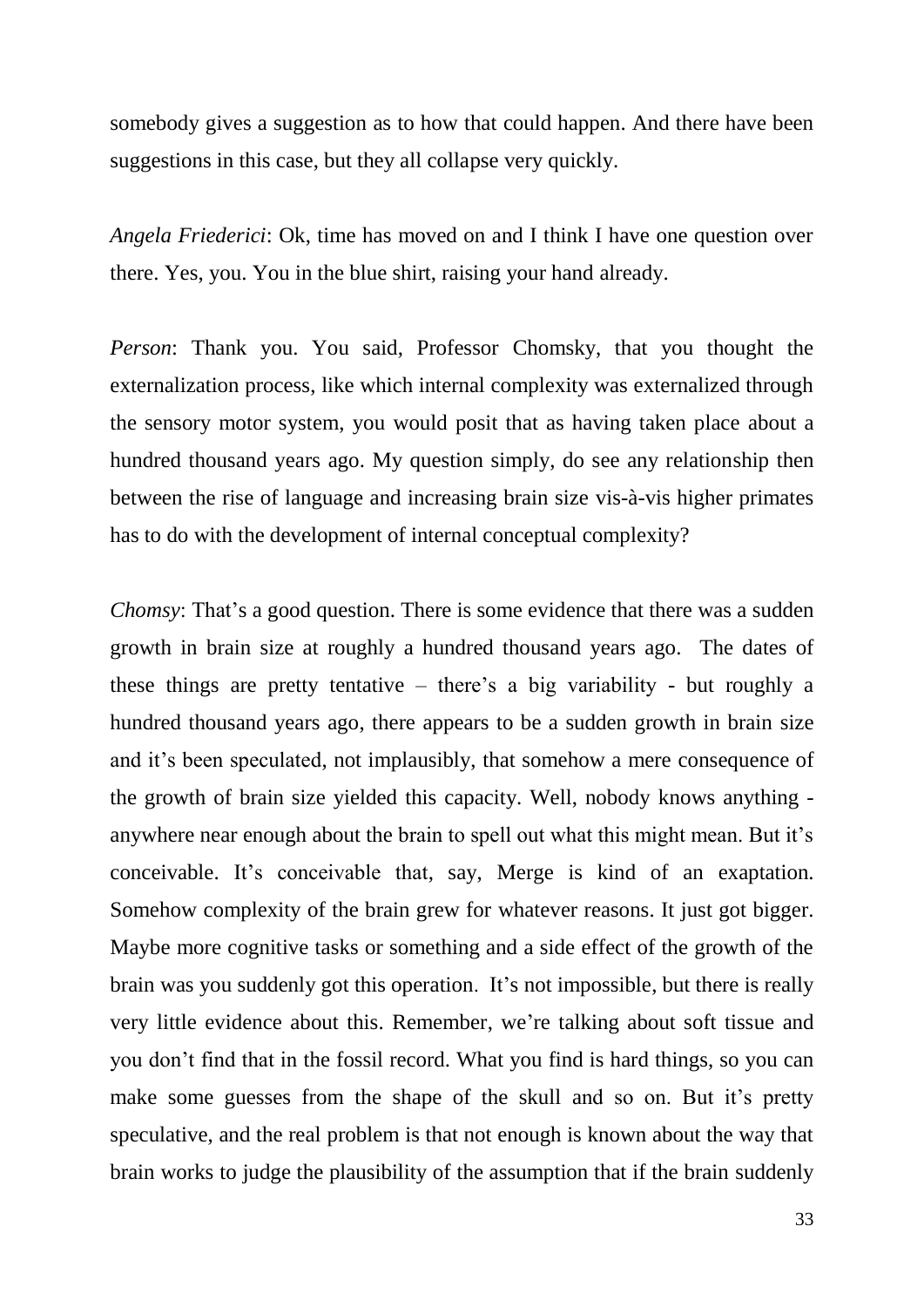got better, bigger, you"d get this. And there"s pretty good reason to doubt it. One of the people in the early 50s, a couple of graduate students who were talking about these problems, Eric Lenneberg, who went on to sort of found modern biology of language. One of the things that he studied was what we call pathologies. Like one of the topics he studied was called nanocephalic dwarfs. That is, humans who have extremely small cortex. And he found cases of an extremely small cortex with perfect language capacity. Maybe there's more recent… You probably know [*Saying something to Angela Friederici*]. You should probably be asking Angela about this stuff.

*Friederici:* Well, I think with this final question and final answer, we come to an end, we have to come to an end. It's, I know, it's an unfinished business, there are much more questions also in the audience, I saw hands being raised. Well, you think we should have one final question from a female asker?

*Chomsky:* This is a very serious social problem… which is very, very hard to overcome…

*Friederici*: You were raising your hand already several times [*pointing and one woman*]

*Woman*: I was just wondering... language is innate to humans. Language developed only about 75 000 years ago which is left relatively late in the history of humans. When we think that the split off of our nearest relatives was about six million years ago, then isn"t there a more fundamental innate feature that separates us from animals? Something like shared inventionality or…?

*Chomsky*: That could be, yeah. You know, in fact there are some – if you look – are you a biologist? [*asking the woman*] [No] – Well, if you take a look at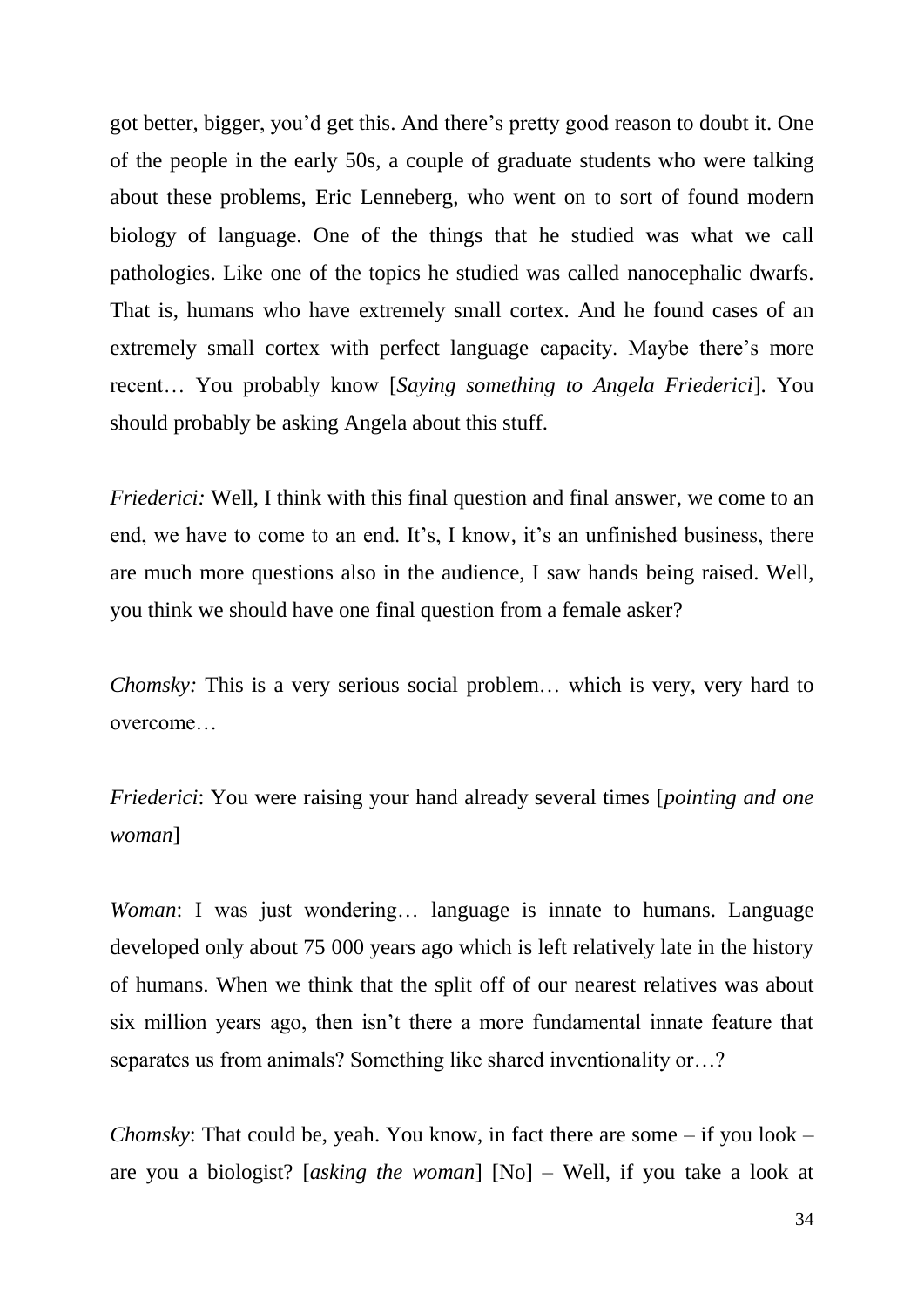contemporary evolutionary theory, some very interesting things have been discovered. One of them is conservation of physical structures and capacities. In fact there is now a theory which is taken seriously that there is a universal genome, which holds for bacteria up to humans. It's basically all the same. Everything we now find developed suddenly in and around the Cambrian explosion and then changes from say bacteria to other species and humans and so on are just kind of like minor modifications of it. I don"t know if it"s true, but it"s taken seriously There"s enough information about deep conservation so that you have to take even extreme theories like that seriously. And it might turn out to be true that there"s something deeply embedded in organisms that has the latent capacity under certain conditions of coming out this way. These are all really new topics of the last 20 or 30 years in biology. And it's pretty exciting work, and new things are happening all the time. So, if you keep up with contemporary work and evolutionary theory, every time you open a journal, you find more examples like this. So it's not inconceivable, but all we know is that the behavioral effect is very recent and there is nothing two hundred thousand years ago that even begins to look like what happened with this particular strain of hominids that we came from. The closest, not quite - almost existing - species is Neanderthal. They were around until maybe thirty thousand years ago. And lived together with homo sapiens in the same places. And Neanderthal were all over the place. They spread all over the world, and they left plenty of artifacts. So, there's a lot of study of what you can attribute to Neanderthal's cognitive capacities. And it turns out to be quite interesting, so for example Neanderthal were fantastic tool makers. I mean they could make tools that humans today can"t make without advanced technology. They really had extremely sophisticated tools, but it turns out that the tools were *identical* wherever they were. You know, so they could have been anywhere in the world if you look at the artifacts going back hundreds of thousands of years, the tools are the same. Extremely intricate but the same. If you take a look at humans